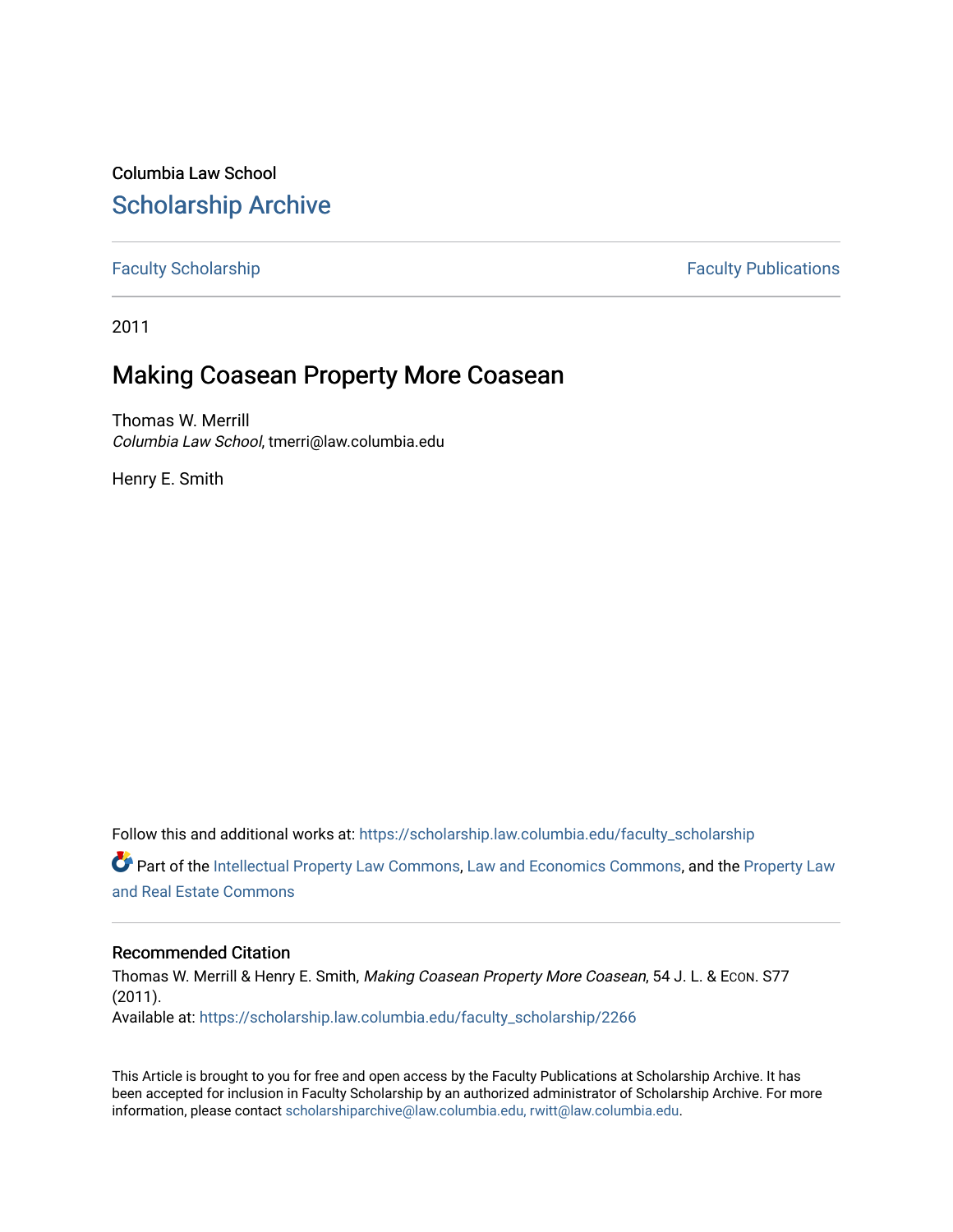## **Making Coasean Property More Coasean**

Thomas W. Merrill *Columbia University* Henry E. Smith *Harvard University*

## **Abstract**

In his pioneering work on transaction costs, Ronald Coase presupposed a picture of property as a bundle of government-prescribed use rights. Not only is this picture not essential to Coase's purpose, but its limitations emerge when we apply Coase's central insights to analyze the structure of property itself. This leads to the Coase corollary: in a world of zero transaction costs, the nature of property does not matter to allocative efficiency. However, as with the Coase theorem, the real implication is for our world of positive transaction costs: we need to subject the notion of property to a comparative institutional analysis. Because transaction costs are positive, property is initially defined in terms of things, uses are grouped under exclusion rights, and in rem rights are widely employed. A more thoroughly Coasean approach points back to a picture of property more like the traditional one furnished by the law.

### **1. Introduction**

More so than any other modern thinker, Ronald Coase has had a profound impact on the study of property rights. There is an irony and a paradox in this. The irony is that Coase never intended to have such an impact. As he has said, most recently in the video interview that introduced the Coase Centennial Conference, his scholarly objective was to illuminate the impact of the legal system on the working of the economy, not to advance our understanding about how economic forces may influence the law (Coase 1988). The paradox concerns the role of Coase's presuppositions about property. In his seminal writings, Coase

The authors thank Benito Arruñada, Yun-chien Chang, Bob Ellickson, Tom Hazlett, and an anonymous reviewer as well as participants at the conference Markets, Firms, and Property Rights: A Celebration of the Research of Ronald Coase, University of Chicago School of Law (December 4– 5, 2009); participants at the International Society for New Institutional Economics 14th annual conference, University of Stirling (June 17–19, 2010); and participants at the Italian Society for Law and Economics workshop Deconstructing Coase, University of Bolzano (December 9, 2010). All errors are the authors' own.

[*Journal of Law and Economics, vol.* 54 (November 2011)] © 2011 by The University of Chicago. All rights reserved. 0022-2186/2011/5404-0039\$10.00

S77

This content downloaded from 128.059.178.073 on September 27, 2018 10:15:11 AM All use subject to University of Chicago Press Terms and Conditions (http://www.journals.uchicago.edu/t-and-c).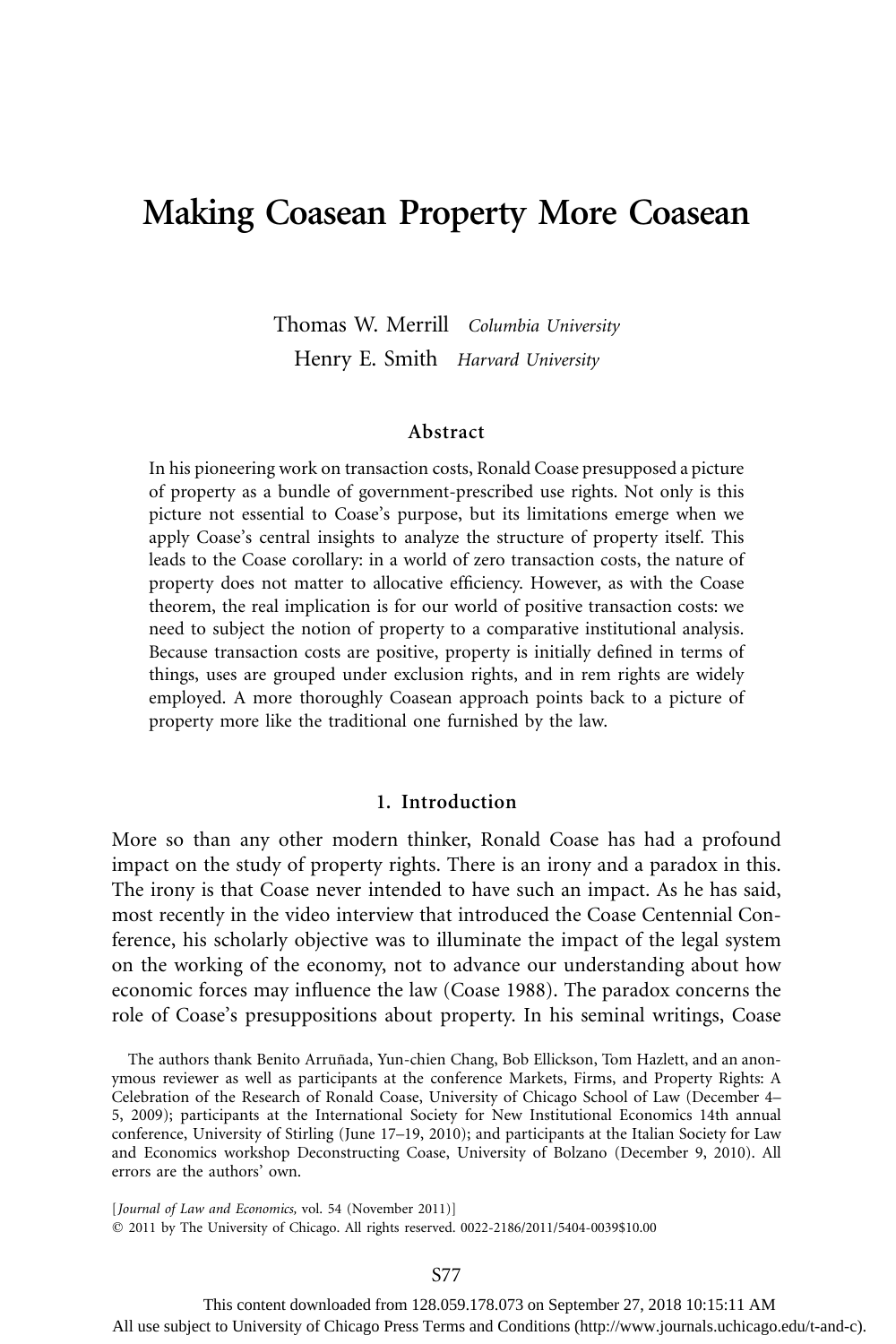assumes a picture of property as ad hoc bundles of government-prescribed use rights. This assumption is deeply misleading in critical respects and is out of sync with both classical and much contemporary economic thought. However, not only is Coase's picture of property not essential to what Coase was trying to do, its limitations emerge when we apply Coase's central insights to analyze the structure of property itself.

To see how Coasean analysis yields a conception of property at odds with Coase's own picture of property, we introduce in Section 5 the Coase corollary: in a world of zero transaction costs, wealth maximization will occur regardless of the nature and scope of property rights. Like the Coase theorem itself, the Coase corollary is a thought experiment. It does not purport to describe the real world, where positive transaction costs are pervasive. In a world of positive transaction costs (in the broadest sense of institution costs and not just the costs of exchange), the system of property rights surely does matter. In such a world, a system in which use rights are assigned by the state in an ad hoc, resourceby-resource fashion would operate at a severe disadvantage, because of the high transaction costs this system would impose on participants in the economy. By contrast, a system in which use rights come in a relatively small number of prescribed packages would present significantly lower transaction costs. In effect, the Coase corollary leads us to a picture of property more like the traditional one furnished by the law.

What is needed to explain the nature of property is no different from what Coase advocates more generally for transaction cost economics: comparative institutional analysis. This is the paradox of Coasean property: Coase's picture of property is not what one would expect to find, given a rigorous application of Coase's own methodology.

#### **2. The Influence of Coase on Our Notion of Property**

Before we isolate the limits of Coase's picture of property, it is important to recognize some of the many ways in which Coase has influenced our understanding of property. A complete catalog of influences would be nearly impossible. We highlight five developments in property theory, each of which can be traced to Coase's seminal midcareer work, most importantly "The Problem of Social Cost" (Coase 1960).

First, Coase's insight that externalities can be internalized by contractual exchanges of property rights formed the foundation of the new institutional approach to property rights. In particular, Demsetz (1967), picking up where Coase left off his discussion, perceived that externalities can also be internalized by creating new property rights where none previously existed. Coase saw that proposed contracts to modify rights (whether such proposals are accepted or rejected) cause actors to take account of how their actions with respect to resources affect others; through this process, contractual exchange of rights can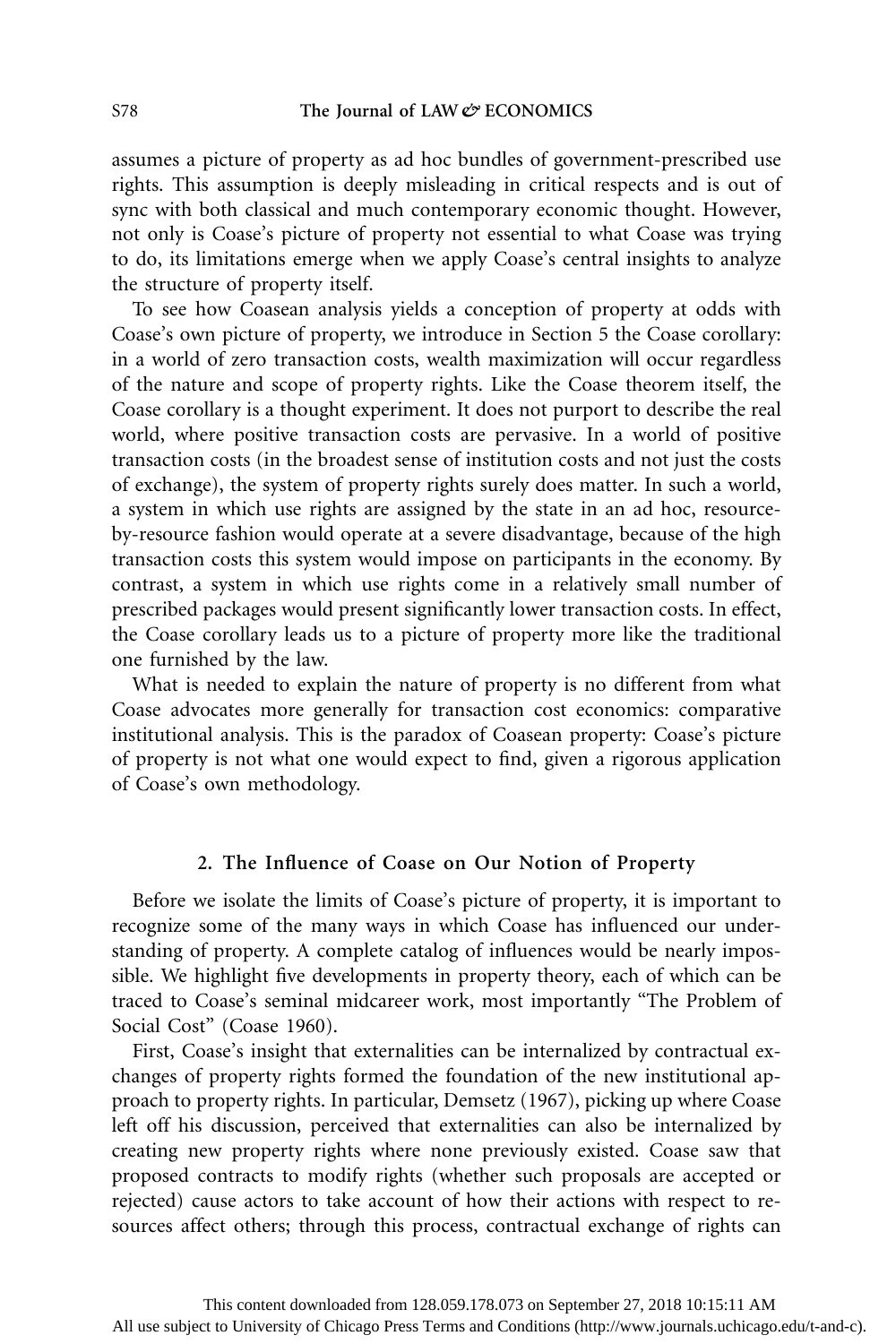lead to the use of resources that maximizes social value. Demsetz saw that new arrangements of property rights, especially the creation of property rights in previously open-access resources, bring home to owners how their actions with respect to these resources affect the valuation that others place on those resources. The emergence of property rights thus tends toward a use of resources that maximizes social value. This Demsetzian variation on the original Coasean logic gave rise to a powerful economic theory explaining the evolution of property rights over time.**<sup>1</sup>**

Second, Coase's emphasis on the importance of transaction costs in determining the structure of economic institutions carried with it implications for the protection of entitlements. Very Coasean in spirit is the work of Calabresi and Melamed (1972), with its landmark distinction between property rules and liability rules as modes of protection of property rights. Property rule protection permits the transfer of rights only with the consent of the rights holder, typically through voluntary exchange. Liability rule protection permits the transfer of rights without the consent of the rights holder, conditioned on the payment of government-determined compensation for the rights taken. The principal explanation given by Calabresi and Melamed for the turn to liability rules in various contexts was high transaction costs. In other words, when transaction costs make it difficult to reallocate entitlements through consensual transactions and/or litigation, this supplies a justification for switching from property rule to liability rule protection to achieve allocative efficiency (Calabresi and Melamed 1972, pp. 1106–7). This is a direct application of Coase's central insight about the critical role of transaction costs, deployed here as an explanation for an important feature of the structure of legal rights.

Third, Coase's emphasis on the importance of transaction costs in determining whether rights will be exchanged stimulated a number of insights into how legal institutions are designed to facilitate transactions. Examples include the use of rules rather than standards in defining property rights (Merrill 1985, p. 16), the use of rectilinear rather than meandering property boundaries (Libecap and Lueck 2011), the adoption of land titling and registration systems (Arruñada 2003), and the importance of the numerus clausus in limiting the number of property forms (Merrill and Smith 2000). In each case, the starting point of the inquiry has been the assumption that the ability to exchange rights is of central importance to achieving a more efficient use of resources, and that this is reflected in the structure of rights. This starting point in explaining many features of the structure of property systems is directly attributable to the Coasean perspective.

Fourth, Coase's emphasis on the importance of exchange of rights has underscored the importance of concentrating ownership of property in a way that facilitates transfer. This has led to a variety of additional insights about the

<sup>&</sup>lt;sup>1</sup> For a collection of papers exploring, extending, and critiquing the Demsetzian perspective on the evolution of property rights, see Supplement: The Evolution of Property Rights (*Journal of Legal Studies* 2002).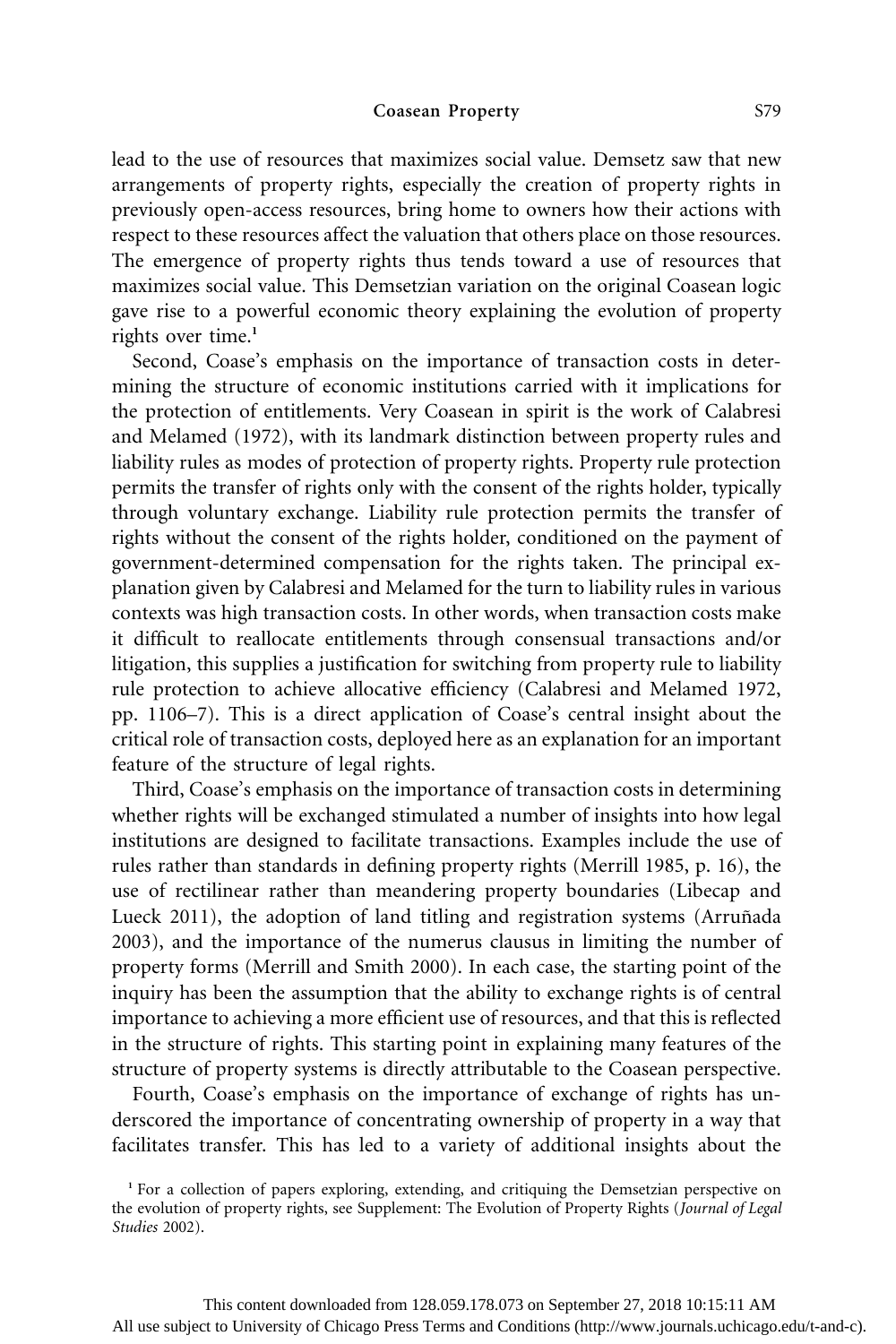structure of rights, such as why rules for establishing original ownership of resources assume a winner-take-all form (Epstein 1979b, pp. 1222–23; Rose 1997, p. 2179; Merrill 2009, p. 463), the need for maintenance doctrines that militate against excessive fragmentation of rights over time (Heller 2008), and even the advantages of using trusts in transferring property from one generation to the next because legal title is concentrated in a single trustee (Merrill and Smith 2001a, pp. 848–49).

Fifth, Coase's insistence on comparing the performance of different institutions in regulating externalities, including market transactions and government regulation, has grown into the New Institutional Economics (Williamson 1975; Barzel 1997, pp. 3–4, 11; Eggertsson 1990, p. 33; Alston 2008, pp. 32–37). In particular, the Coasean approach to institutional analysis has inspired subsequent literature on land use controls (Ellickson 1973), as well as a broader literature about the need for comparative institutional analysis in pursing any collective goal (Komesar 1994). In this sense, Coase can be said to be the father of comparative institutional analysis, at least in the literature inspired by economics.

Obviously, this is, by any measure, an extraordinary—indeed, a stunning legacy for one thinker. The focus on externalities, the possibility of reducing externalities through exchange of rights, the role of transaction costs in determining the feasibility of exchange of rights, and the need for measuring proposals for regulation against the benchmark of exchange of rights—these ideas were transformative. Coase's cluster of ideas, either singularly or in combination, have had a revolutionary impact on our collective understanding of property rights.

## **3. Coase's Picture of Property**

Throughout his writings, but especially in his highly influential papers "The Federal Communications Commission" (Coase 1959) and "The Problem of Social Cost" (Coase 1960), Coase presupposed a particular picture of property: that of property as a bundle of rights or, more precisely, as a collection of use rights authoritatively prescribed by the state for each resource (Merrill and Smith 2001b). This picture of property is by no means unique to Coase. Indeed, the idea of property as a bundle of government-prescribed use rights was a thoroughly modern notion when Coase wrote his seminal articles.**<sup>2</sup>**

Before Coase's time—that is, 100 years ago and more—a different picture of property prevailed in legal and economic literature (Merrill and Smith 2001b, pp. 360–66, 383–84). This was the picture of property as a kind of minisovereignty. According to this picture, to be an owner is to be the ruler over some thing. Just as the king was understood to be the ruler of the realm, so the owner

<sup>&</sup>lt;sup>2</sup> The bundle-of-rights picture was the overwhelming consensus view among commentators of the mid– to late twentieth century. For example, Ackerman (1977, pp. 26–29) reports that the bundleof-rights conception of property is so pervasive that "even the dimmest law student can be counted upon to parrot the ritual phrases on command." See also footnote 3 and accompanying text.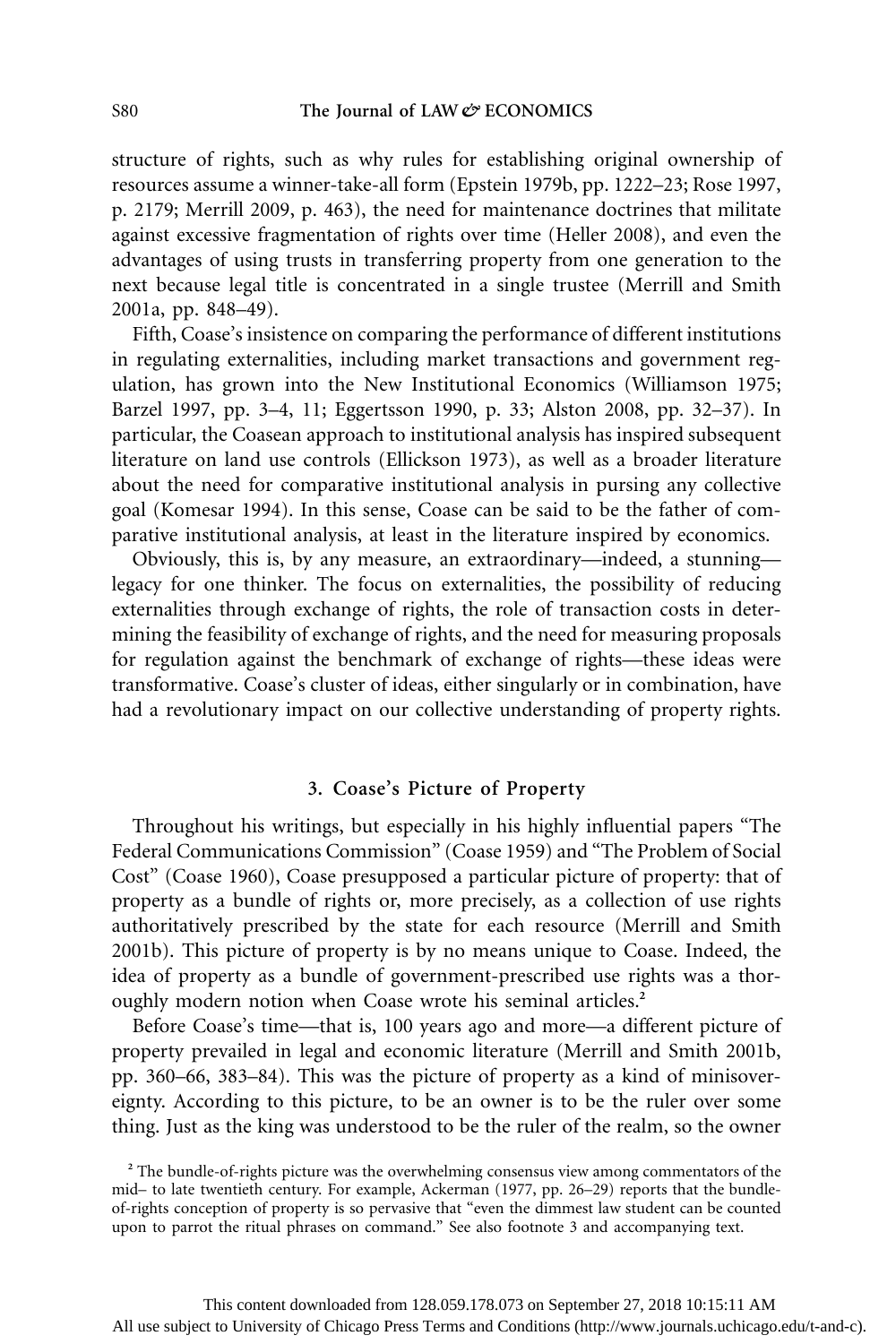#### Coasean Property S81

of property was the ruler over some Blackacre or chattel within the realm. William Blackstone, a master synthesizer of conventional wisdom, expressed the idea quite directly. Property, he said, is that "sole and despotic dominion which one man claims and exercises over the external things of the world, in total exclusion of the right of any other individual in the universe" (Blackstone 1979 [1766], p. \*2).

The notion of property as a type of sovereignty was an exaggeration, as Blackstone himself seems to have been aware (Burns 1985; Rose 1998, p. 604; Schorr 2009). Regulation, taxation, and liability for uses of property that harm others always constrained the discretion of property owners. However, the picture of property as sovereignty had one great virtue. It captured the idea that property rights are in rem, meaning that property rights create duties of noninterference in all persons.

The distinctive feature of rights in rem is best understood in contrast to the features of rights in personam. In personam rights, such as rights created by contract or by judgment, attach to specific individuals and are paired with duties in other specific individuals. Thus, if A promises to deliver widgets to B in return for cash, A and B have specific rights that are defined in terms of specific duties that they owe to each other—either to deliver the widgets or the cash. Similarly, if C obtains a restraining order against D, C's rights to be free of interference by D and D's duties to desist from interfering with C are defined with respect to and are specific to each other.

In rem rights, in contrast, are rights that create duties of noninterference in all other persons, not just in specifically identified others. Individual rights of bodily integrity, reputation, and privacy protected by the law of tort are in rem rights in this sense. Similarly, property rights are in rem, in that they create duties of noninterference with things marked in conventional ways as being owned, which duties apply as a matter of law to all persons. Thus, if Blackacre is marked as an owned thing—perhaps because it has a fence or hedge around it—all other persons are subject to a duty not to invade Blackacre without permission of the owner. This duty applies without regard to who the owner of Blackacre happens to be, or the form of ownership in which it is held, or what uses the owner has in mind for Blackacre. Similar legally imposed duties of noninterference apply to personal property, such as cars, and to intellectual property rights, such as patents and trademarks, identified in conventional ways as being owned.

The understanding of property as a right in rem creating a duty of noninterference in all persons was not unique to Blackstone and his description of property as the "sole and despotic dominion" of one person over some thing. It has been a fixture of all legal systems that trace at least part of their heritage to Roman law. It also can be found in the writings of many of the founders of modern economics, including Smith ([1762–63] 1978) and Jeremy Bentham (Bentham 1945, p. 164; Bentham [1782] 1970, pp. 177–78).

At about the time that Coase embarked on his academic career, the traditional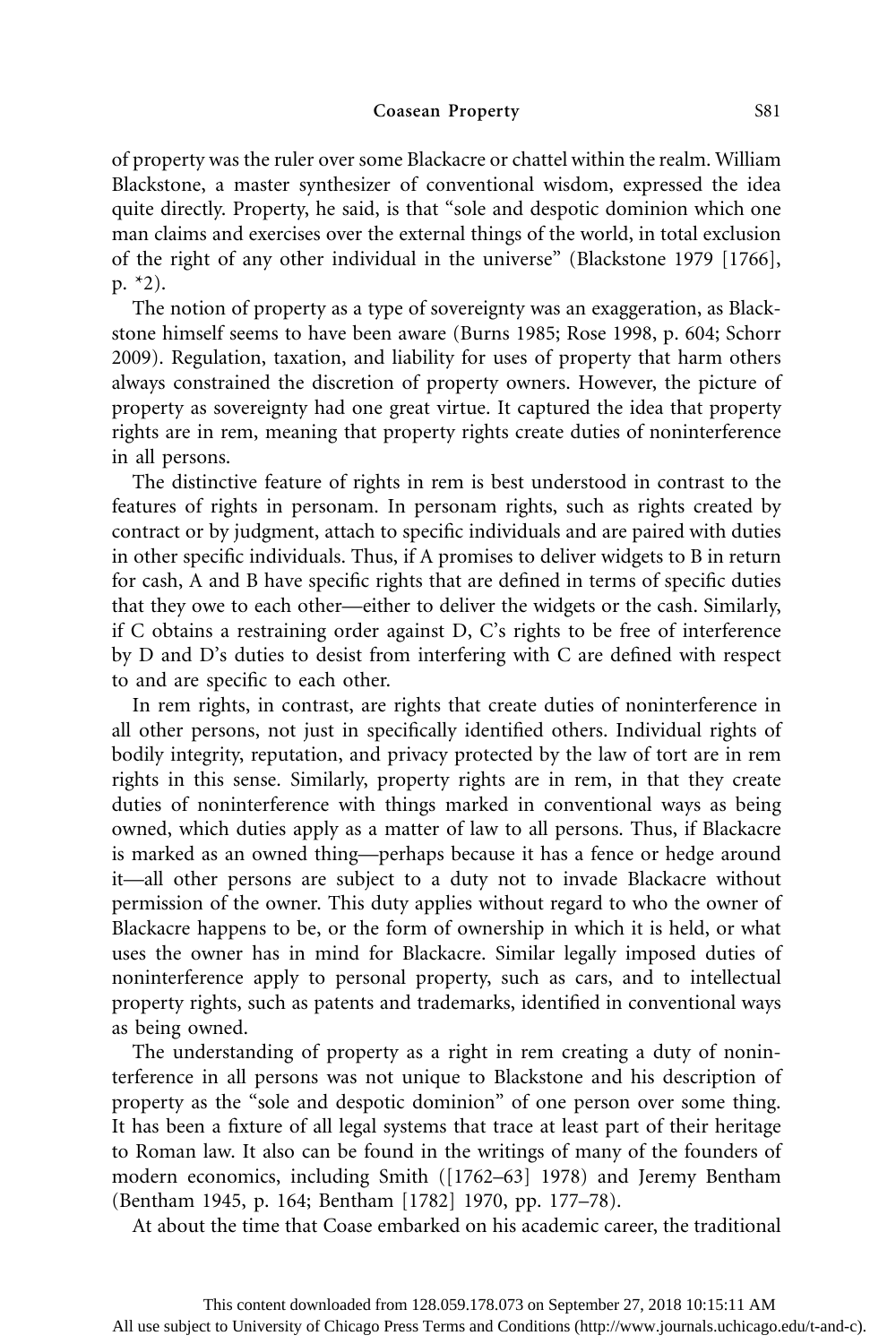picture of property as a kind of minisovereignty came under attack, most notably from a group of American academics known as the Legal Realists.**<sup>3</sup>** The Realists offered a competing picture of property—that of property as a bundle of rights or sticks. The idea is that property is simply a label attached to a collection of rights and obligations associated with particular things. The number and identity of the sticks vary from thing to thing, from place to place, and even from person to person. The content of the bundle is determined collectively—that is, primarily by the state through its laws.

The Legal Realists' motivation for advancing the bundle-of-rights picture was political (Grey 1980; Fried 1998). The Realists sought to deprivilege property, as the postmodernists would say (although "dethrone" might be a more appropriate expression in this context), to facilitate more extensive collective control over property, especially through programs of redistribution.

However, the bundle-of-rights picture had a side effect, quite possibly unintended, in that it obscured the in rem character of property rights. The minisovereign picture puts the in rem feature front and center. Just as everyone in the realm owes a duty of obedience to the king without regard to whether they have personally sworn allegiance to the king, so everyone owes a duty of noninterference to the owner of property, whether or not any one of them has met the owner or promised to respect the owner's rights to the owned thing. Also, just as the king has very broad discretionary authority in determining what happens in the realm (at least in the days before parliamentary democracy appeared on the scene), so the owner of property has very broad discretionary authority in determining how owned things are used.

The bundle-of-rights picture is not logically incompatible with the understanding that property rights are in rem. However, it has a strong tendency to obscure the in rem feature of property. If property rights can be adjusted along countless margins, often in the course of the rendering of specific judgments by courts, then it becomes natural to start to think of property as a kind of master list of rights and duties set forth by some authoritative state institution for each type of property or indeed for each particular parcel of property. Under the bundle picture, property becomes an elaborate catalog of in personam rights setting forth what the owner can or cannot do and, concomitantly, determining what others can and cannot do with respect to specific resources—established by the state either through legislation or litigation (Merrill and Smith 2001b, p. 366). The right/duty relationship no longer runs between the owner and the world, but between the owner and the state.

Coase, being a man of his times—and, one might add, being someone with

**<sup>3</sup>** For a prominent statement, see Cohen (1935, pp. 839–42). The roots of this conception of property can be traced to the work of Wesley Newcomb Hohfeld, although he did not use the metaphor of a bundle of sticks (Corbin 1922, p. 429; Radin 1938).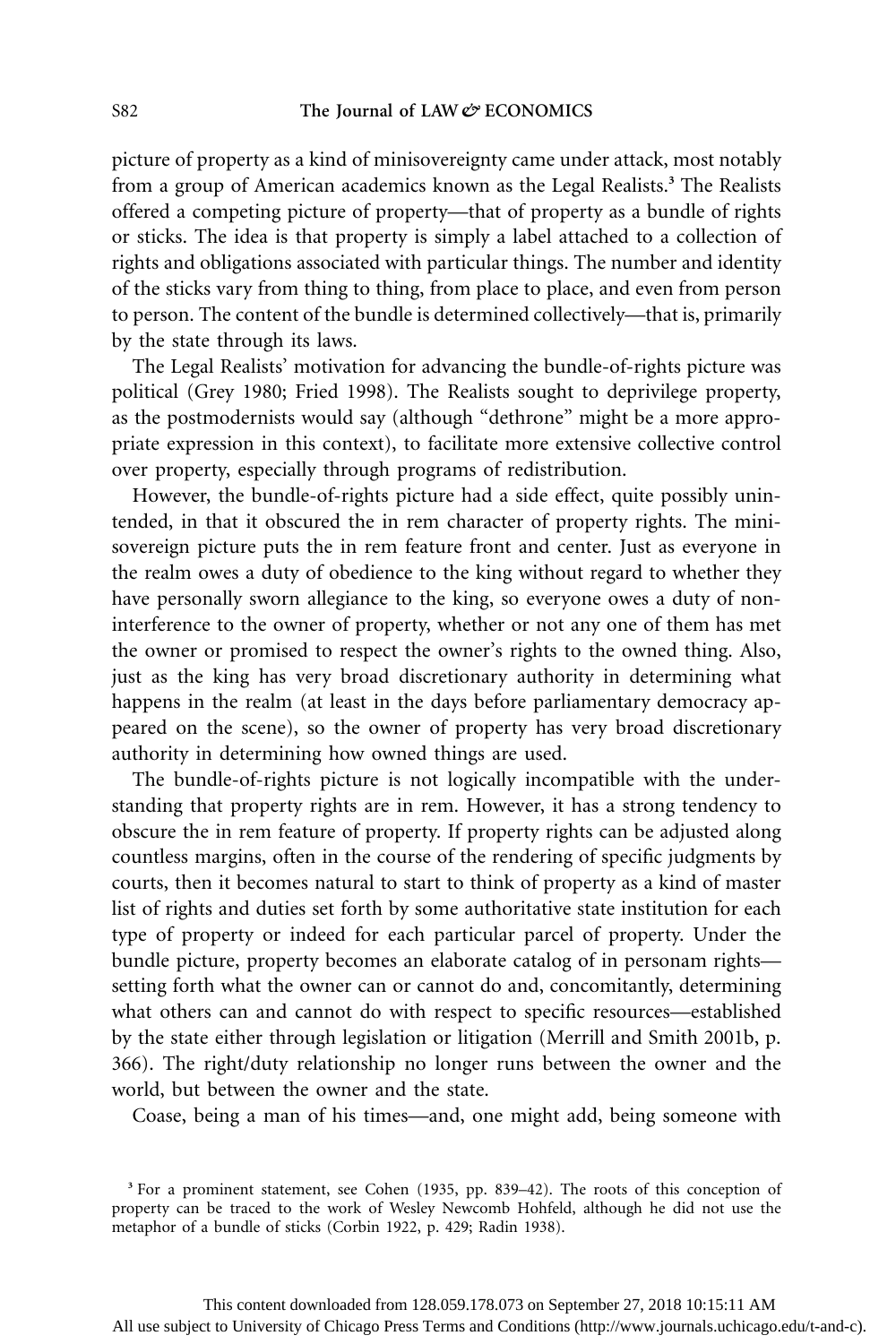little interest in legal concepts**<sup>4</sup>** —wholeheartedly embraced the bundle-of-rights picture as his understanding of property. Of course, Coase had little sympathy with the Legal Realist agenda of enhancing collective control or redistribution of property. Coase was interested in promoting the idea of contractual exchange of rights as an alternative to collective regulation. Nevertheless, he adopted the picture of property as a list of permitted and proscribed uses imposed by the authoritative institutions of the state. In so doing, he, like the Realists, obscured the crucial in rem feature of property rights.

The evidence for Coase's embrace of the bundle-of-rights picture of property is primarily based on what Coase says in his seminal 1959 and 1960 articles. We will provide here only a few select quotations from those works. Those interested in a more complete documentation of evidence based on these articles should consult an essay we wrote that also touches on Coase's influence on property scholarship (Merrill and Smith 2001b).

Consider, first, a passage that appears on the last page of "The Problem of Social Cost" (Coase 1960, p. 44):

The rights of a land-owner are not unlimited. It is not even always possible for him to remove the land to another place, for instance, by quarrying it. And although it may be possible for him to exclude some people from using "his" land, this may not be true of others. For example, some people may have the right to cross the land. Furthermore, it may or may not be possible to erect certain types of buildings or to grow certain crops or to use particular drainage systems on the land. This does not come about simply because of Government regulation. It would be equally true under the common law. In fact it would be true under any system of law. A system in which the rights of individuals were unlimited would be one in which there were no rights to acquire.

The conclusion that Coase draws from these observations is quite striking: "We may speak of a person owning land and using it as a factor of production but what the land-owner in fact possesses is the right to carry out a circumscribed list of actions" (Coase 1960, p. 44). This passage rather clearly indicates that Coase understood property not as any distinctive right to a thing imposing duties of noninterference on all others but rather as a bundle or collection of rights to perform or desist from certain actions with respect to resources.

Even more striking is the discussion in the 1959 article on the Federal Communications Commission, which served as a precursor to the more famous article on social cost published the next year. In that article, Coase was directly concerned with making the case for establishing a market in rights to the use of radio spectrum frequencies, or what might loosely be termed "spectrum rights." The nature of property rights was more central to this project than to the more influential article on social cost.

In making the case for allocating spectrum rights by contract, Coase had to

**<sup>4</sup>** Coase (1960, p. 15) describes the reasoning of the judges in resolving nuisance cases as frequently resting on factors that seem "strange to an economist," such as the doctrine of the lost grant, which he says is "about as relevant as the colour of the judge's eyes."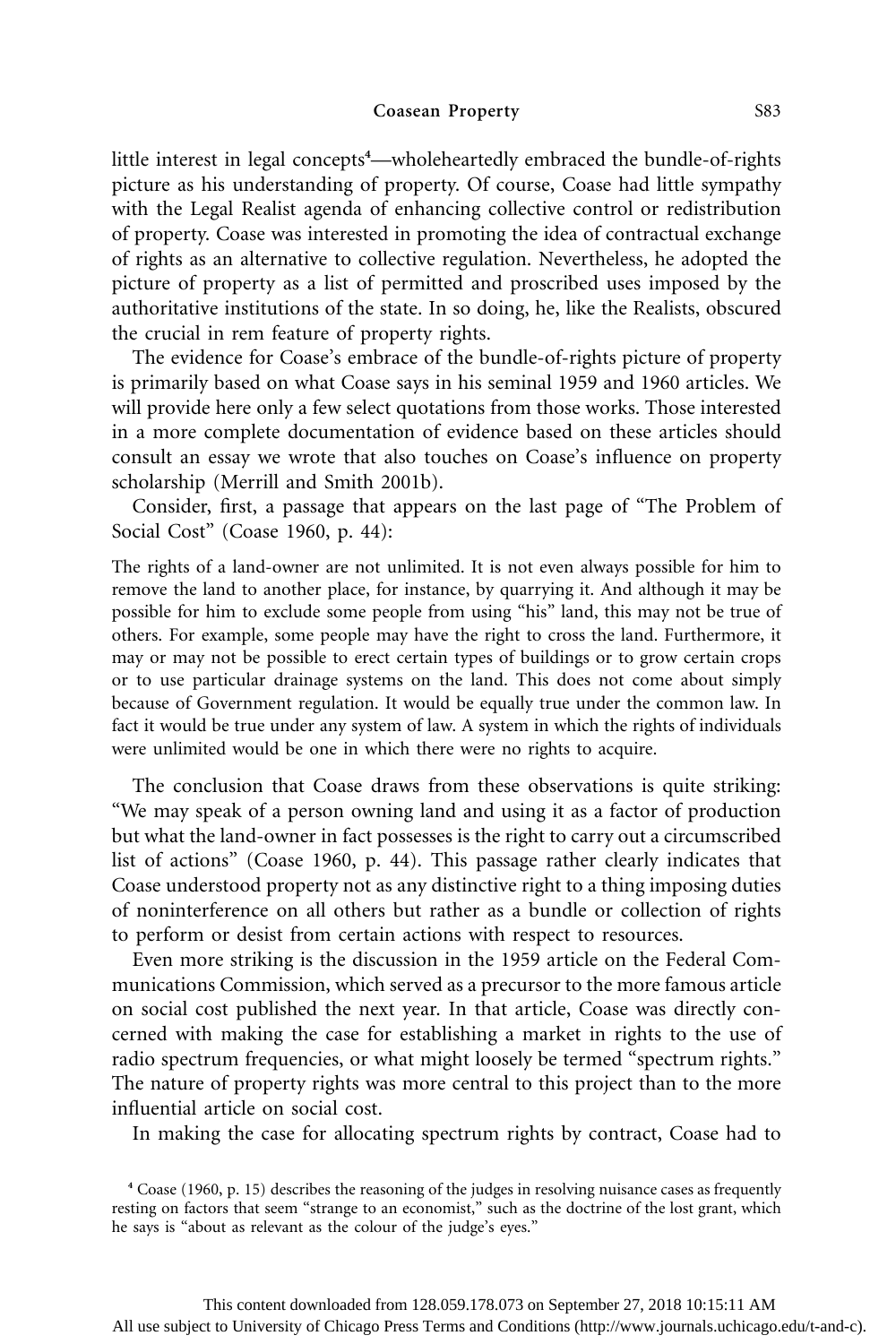confront a variety of arguments to the effect that private property rights in the radio portion of the electromagnetic spectrum are too difficult to define and enforce, given the invisible nature of the resource and our limited understanding of the circumstances in which one type of use of the radio spectrum will interfere with another. Coase sought to address these concerns by suggesting that privatization of spectrum rights should proceed not by defining exclusive rights in a portion of the "ether" or in particular radio frequencies, but rather by specifying use rights in broadcasting equipment. He summarized his position as follows Coase (1959, p. 33): "What does not seem to have been understood is that what is being allocated by the Federal Communications Commission, or, if there were a market, what would be sold, is the right to use a piece of equipment to transmit signals in a particular way. Once the question is looked at in this way, it is unnecessary to think in terms of ownership of frequencies or the ether."

Lest there be any ambiguity about Coase's preference for defining the proposed property rights in terms of permitted uses of broadcasting equipment, he immediately turned to certain suggestions that rights to radio spectrum frequencies could be determined by analogy to air rights over land. Coase (1959, p. 34) thought that this way of thinking of the problem "tends to obscure the question that is being decided." He continued, "[W]hether we have the right to shoot over another man's land has been thought of as depending on who owns the airspace over the land. It would be simpler to discuss what we should be allowed to do with a gun" (p. 34). Coase's preference for defining property rights in terms of permitted uses was here revealed in the starkest possible terms. Coase thought it was unduly complicated to try to describe the rights of a landowner in terms of a general rule about the right of the owner to exclude intrusions by strangers from a delimited space—the traditional in rem approach. Far better to draw up a list of permissible uses of a gun.

Two other features of these articles, especially the 1960 article "The Problem of Social Cost," reinforced the list-of-uses or bundle-of-rights picture of property. First, all of Coase's examples involved two-party disputes: ranchers and farmers, doctors and confectioners, and so forth.**<sup>5</sup>** This made it more plausible to imagine property as a list of use rights freely exchangeable between the parties to any dispute. Cattle could be allowed to trample crops, or cattle could be prohibited from trampling crops (either way), and the rancher and farmer would then decide how to reallocate this use right. Second, all of Coase's examples involved land use incompatibilities, usually incompatibilities considered under the rubric of nuisance law. This made it more plausible to think of use rights as being

**<sup>5</sup>** See Coase (1960), discussing *Sturges v. Bridgman,* 11 Ch. D. 852 (1879), which involved a confectioner and a doctor (pp. 8–10); discussing *Cooke v. Forbes,* L.R. 5 Eq. 166 (1867–68), which involved a mat weaver and an ammonia manufacturer (pp. 10–11); discussing *Bryant v. Lefever,* 4 C.P.D. 172 (1878–79), which involved an owner of a house with timber stacked on the roof and an owner of an adjacent house with a smoky chimney (pp. 11–13); discussing *Bass v. Gregory,* 25 Q.B. D. 481 (1890), which involved the owners of a public house with a brewing vat and an owner of some cottages with a well that served as a ventilating shaft for the vat (p. 14).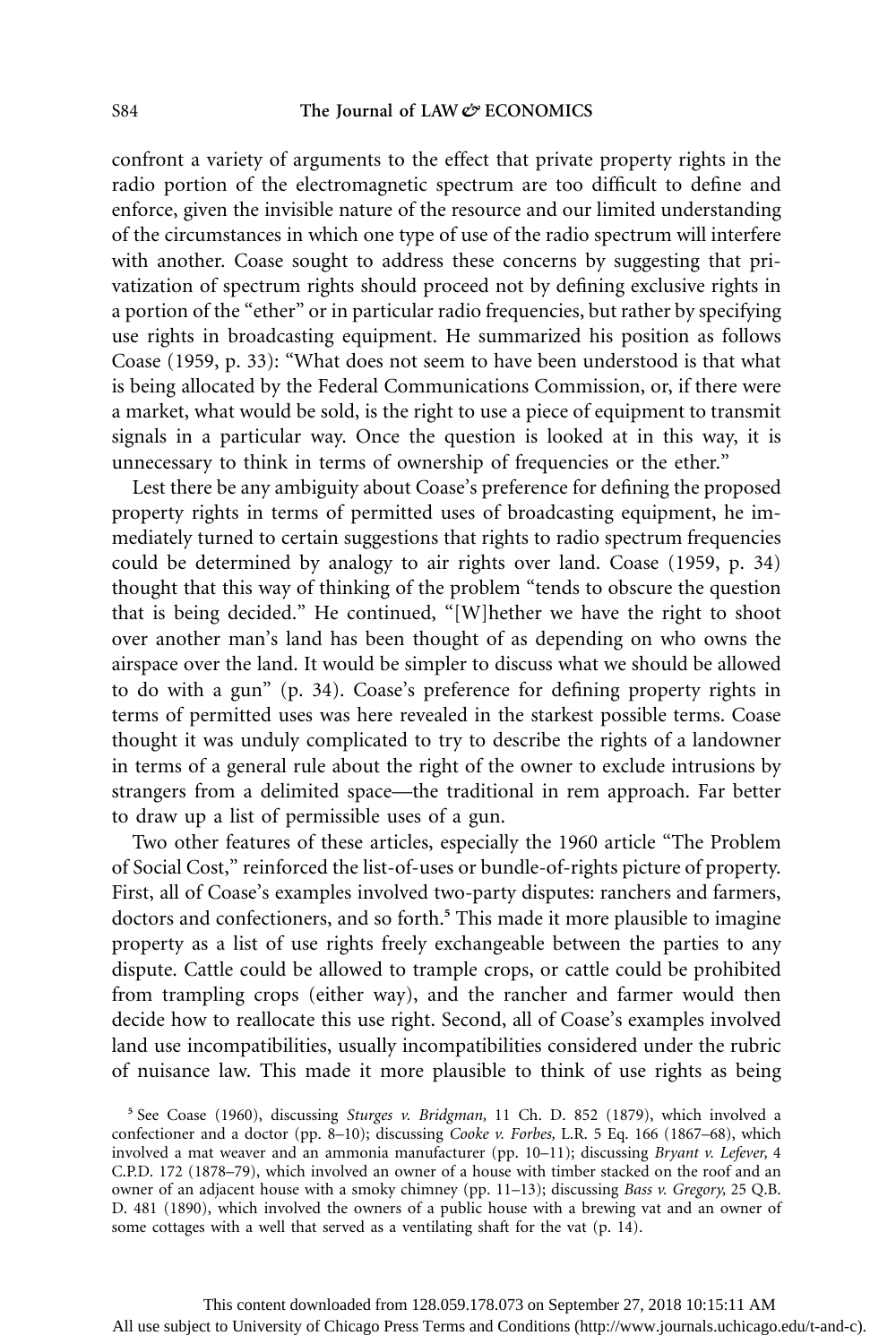highly mutable. Had Coase focused on other problems associated with ownership, such as physical ouster, theft, or state expropriation, this perspective would not have seemed so plausible.

We now know that Coase's seminal contributions in his 1959 and 1960 articles occurred at the midpoint in his extraordinary career. Coase's endorsement of the bundle-of-rights picture of property in these articles would have had little influence on subsequent property scholarship if he had recanted this feature of his analysis in later writing. There is, however, no evidence that Coase ever relinquished his attachment to the bundle-of-rights picture of property. In fact, three pieces of evidence from Coase's later writings appear to confirm his lifetime commitment to this viewpoint.

Tom Hazlett has suggested in conversation that Coase abandoned the bundleof-rights picture and embraced a more conventional in rem conception of property, in a draft study he undertook in 1963 for the RAND Corporation on the allocation of the radio spectrum.**<sup>6</sup>** RAND commissioned the study to examine how the nascent federal space program could acquire sufficient spectrum rights to ensure adequate communications between satellites or spacecraft and ground controllers. The draft was authored by Coase and two RAND economists, William Meckling and Jora Minasian. The lengthy draft covers a variety of topics related to the space communications issue, and it includes as a solution to anticipated spectrum shortages two chapters proposing that spectrum rights should be allocated by market transactions rather than by government fiat. This, of course, is the proposal advanced by Coase in his 1959 article "The Federal Communications Commission."

Interestingly, the two chapters set forth two different analyses of how units of spectrum rights could be defined as a predicate to establishing a functioning market in such rights. The first of these chapters, chapter 3 in Coase, Meckling, and Minasian (1995), entitled "The Radio Frequency Spectrum as a Scarce Resource," suggests that property rights be defined in terms of inputs, defining the permissible uses of broadcasting equipment. This is precisely the proposal advanced by Coase in his 1959 article. This chapter was clearly written by Coase. The draft in the chapter refers to the author in the first person as "I," and it introduces a quotation from the 1959 article with the phrase, "[a]s I said on a previous occasion" (Coase, Meckling, and Minasian 1995, p. 94). Not surprisingly, property in this portion of the draft study is treated as a bundle of authoritatively prescribed use rights. For example, at one point, the author of this chapter (Coase) says (Coase, Meckling, and Minasian 1995, p. 93), "We commonly think of the process of allocating radio frequencies as being similar to that by which a stone which is extracted from a quarry is allocated to various

**<sup>6</sup>** Although the draft study is undated, internal evidence suggests it was written in 1963. The most recent material cited in the draft was published in 1962, and it refers to a conference held in 1963 in the future tense (see Coase, Meckling, and Minasian 1995, p. 11). For further discussion of the RAND study and Coase's role in the history of allocation of spectrum rights, see Hazlett, Porter, and Smith (2011).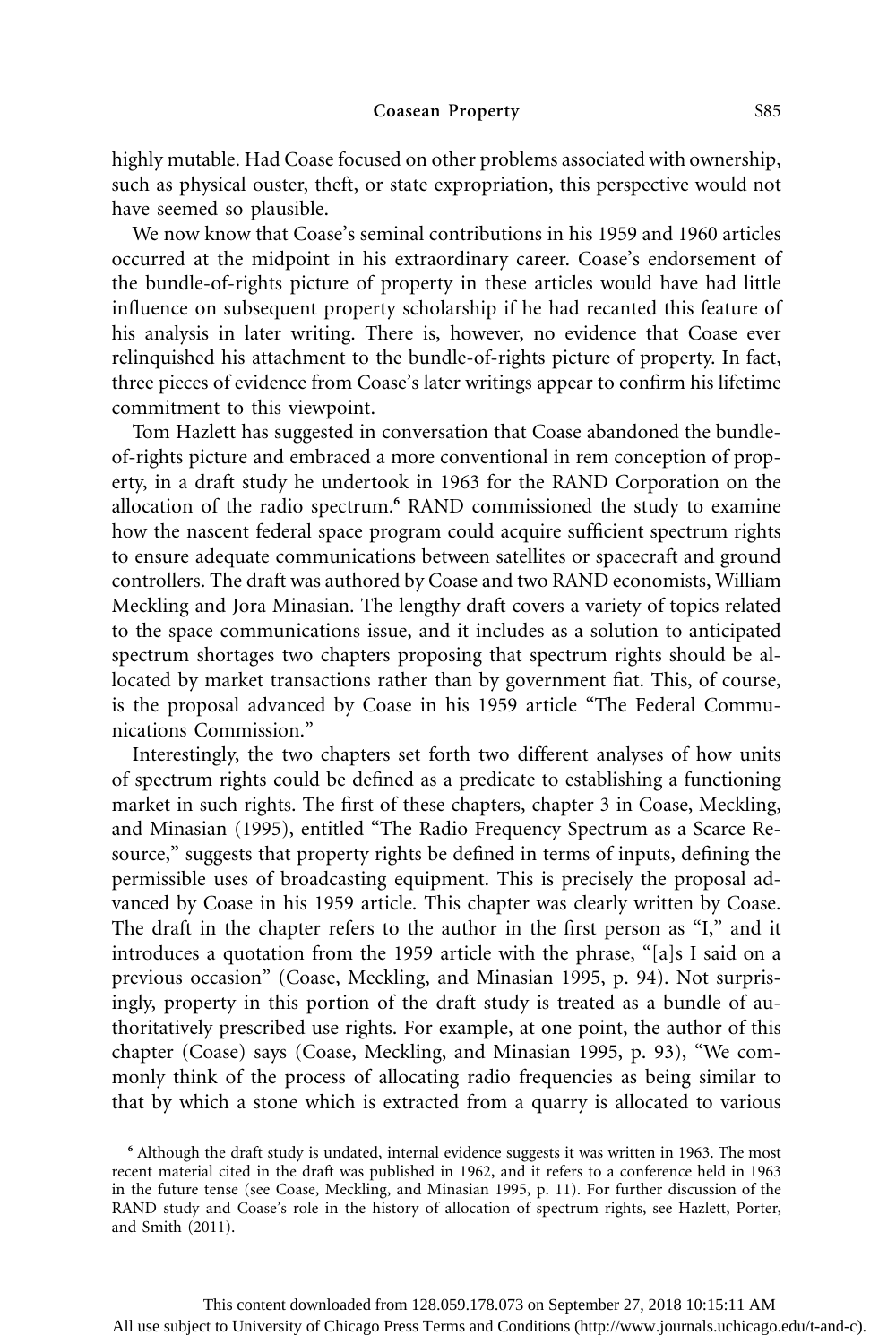users. But, in looking at the question this way, we tend to forget that the stone can only be used in certain ways. What the owner of a piece of stone can do with it is strictly limited; but what he can do with it defines the property rights which adhere to ownership of a piece of stone. And the same would be true for the ownership of radio frequencies."

Chapter 4 of the draft study (Coase, Meckling, and Minasian 1995), entitled "Property Rights in Radiation: Alternative Approach," offered an alternative approach to establishing exchangeable rights in spectrum. This alternative conception would have defined the relevant units to be exchanged in terms of outputs—namely, in reference to a particular segment of bandwidth that could be broadcast over in a particular area—with the owner given a right to exclude all admissions by others into this frequency in this area. This alternative approach is squarely grounded in a conception of property as an in rem right of exclusion the traditional legal understanding. The alternative analysis is written in an impersonal passive voice, cites primarily technical engineering materials, and adopts the style of a professional American academic journal. It was almost certainly written by one of Coase's coauthors, Minasian, who a decade later published an article (Minasian 1975) very similar to the alternative approach chapter in the RAND study.

The evidence from the draft study admittedly is not conclusive about Coase's views on property in the mid-1960s. The draft does not expressly acknowledge that different authors wrote the different chapters, nor does it acknowledge that there was any disagreement among the authors about the proper way to conceive of property rights in radio frequencies. Nevertheless, we believe that the draft study provides at least circumstantial evidence that Coase continued to adhere to his understanding of property as a bundle of use rights. The chapter that adopts the property-as-inputs conception refers to the author in the first person as Coase, and it clearly rehearses the Coasean view. The alternative approach grounded in exclusion rights bears no evidence of Coase's style of writing. It would not be uncommon for three authors of a consulting report to agree to disagree on a significant point like this by presenting their competing views as alternative ways of thinking about a problem. We strongly suspect that is what happened in the draft study.

Perhaps more to the point, even if Coase had experienced a conversion in 1963, this would have had little effect on readers of his seminal articles of 1959 and 1960. The draft study was suppressed by the RAND Corporation, evidently on the grounds that it was too controversial (Coase 1998, p. 579). Only many years later, in response to increased acceptance of the idea of allocating spectrum rights by market mechanisms, did RAND decide to make the study publicly available (Coase, Meckling, and Minasian 1995, p. iii). Even today, however, the draft study is not widely known or cited. Thus, the draft's implicit disavowal of Coase's picture of property, at least in its discussion of the alternative approach to establishing spectrum rights, had little or no influence on later development of property theory.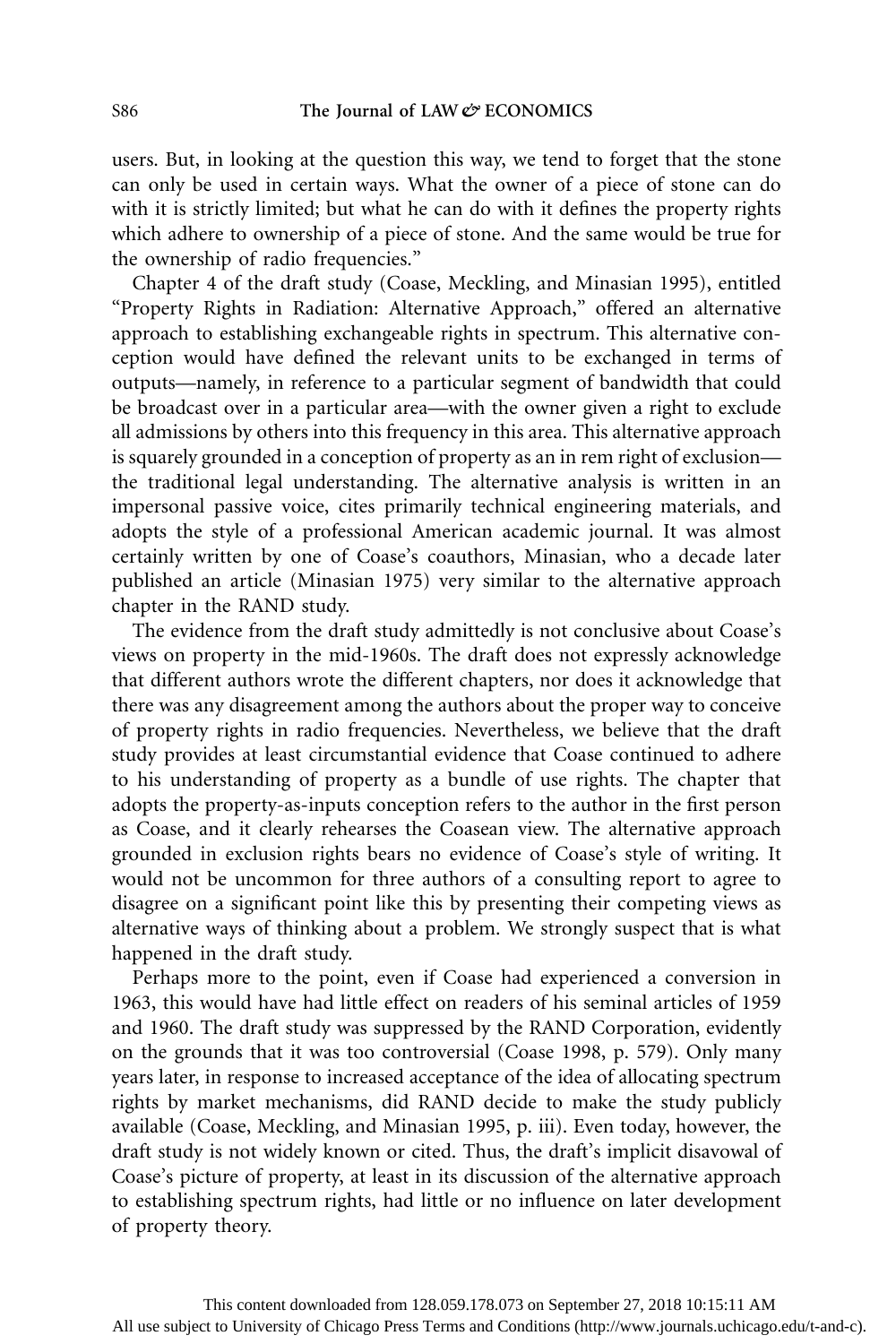#### Coasean Property S87

The second piece of evidence is "The Lighthouse in Economics" (Coase 1974). Coase became interested in lighthouses because they have been widely cited in economics texts as an example of a public good that is nonexcludible and nonrivalrous, often with the accompanying suggestion that this means that lighthouse services must be provided by the government and funded using general tax revenues. Through an examination of the history of lighthouses in Britain, Coase was able to show that lighthouses have, at some times, been built and operated by nongovernmental entities. Thus, as Coase (1974, p. 376) correctly concluded, they are not "an example of a service which could only be provided by the government."

Coase (1974, p. 375) also thought that his investigations showed that, "contrary to the belief of many economists, a lighthouse can be provided by private enterprise." This he surely did not do, if by "private enterprise" one means a system of conventional property rights to exclude others from lighthouse properties combined with contracts between lighthouse owners and ships (Van Zandt 1993). If this had been the full extent of the rights of private lighthouse owners, they would have had no practical way of excluding noncontracting ships from benefiting from the information supplied by lighthouse beacons. Free riding would likely be rampant, and private lighthouses would likely go out of business.

Private entities were able to survive in the lighthouse business only because they were given an additional property right by the government: the right to exclude ships from British ports unless the ships paid lighthouse tolls to customs officers, who in turn passed on a portion of the tolls to the operators of lighthouses (Van Zandt 1993, pp. 54–57, 64–69; Bertrand 2006, pp. 396–97). In other words, lighthouse owners were given a separate and distinct property right to exclude vessels stopping at British ports from using the information supplied by the lighthouse without paying a fee. This separate right, analogous to an intellectual property right, is what made the provision of lighthouse services by private entities possible.**<sup>7</sup>**

What are we to make of the fact that Coase misidentified the relevant property right that made the provision of lighthouse services by private entities possible? This does not necessarily prove that he continued to think of property as a bundle of use rights. Nevertheless, there is, again, circumstantial evidence supporting such an inference. At one point, Coase (1974, p. 375) makes the following remarkable claim about the provision of lighthouse services by private enterprise: "[t]he role of the government was limited to the establishment and enforcement of property rights in the lighthouse. The charges were collected at the ports by agents for the lighthouses. The problem of enforcement was no different for them than for other suppliers of goods and services to the shipowner. The property rights were unusual only in that they stipulated the price that could be charged." This passage makes sense only if Coase believed that the "property

**<sup>7</sup>** A lighthouse owner also needed the Crown's authorization to have the right to enforce the payment of light dues (Bertrand 2006, p. 397).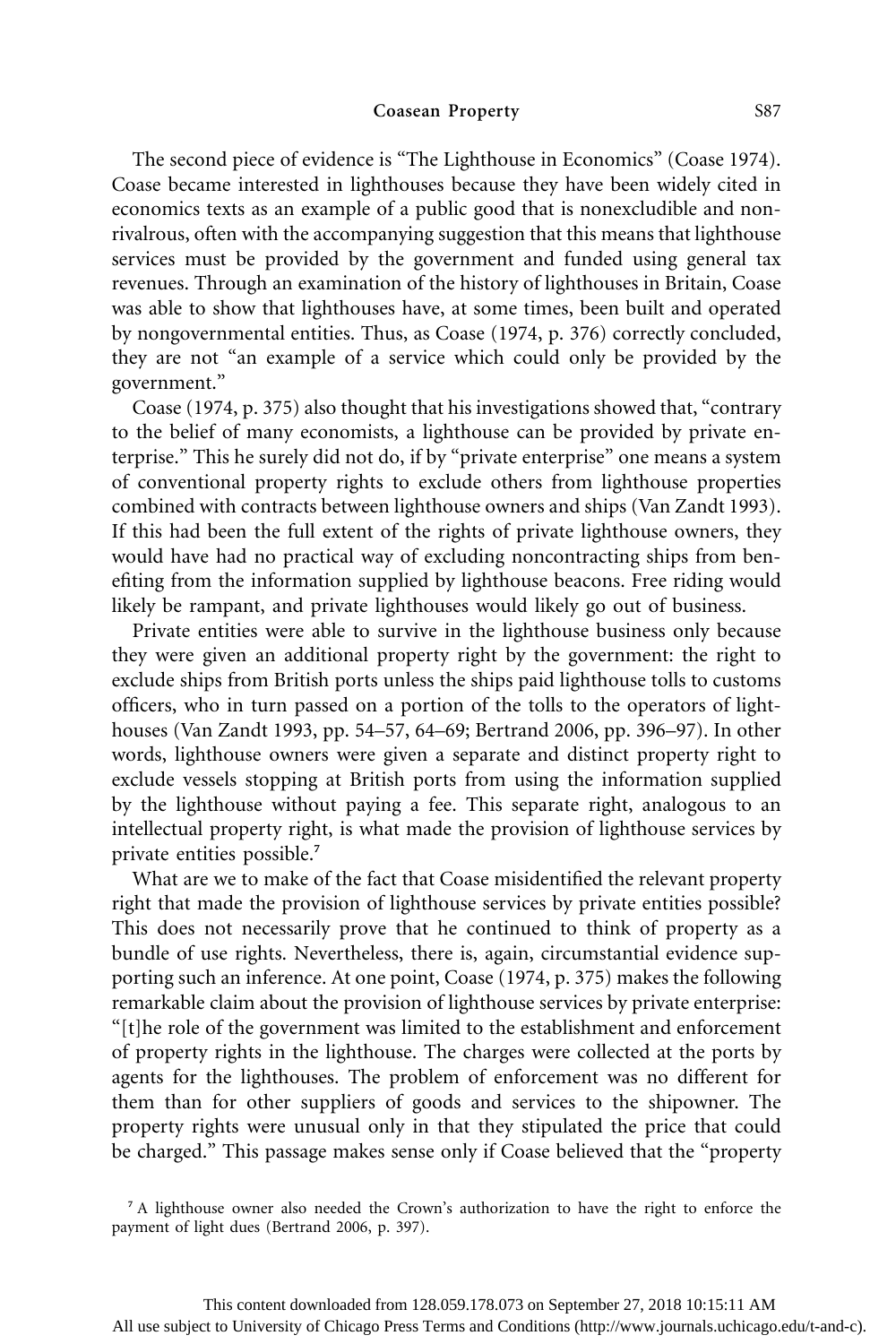rights in the lighthouse" could be expanded by the government to include the right to receive a portion of the tolls collected by customs officers from ships using nearby ports. In other words, the bundle of rights associated with owning a tower with a light on top can be modified by the state by adding the right to receive a stream of revenues collected by the government from third parties.

This is, at a minimum, an unconventional way of describing property rights. We do not ordinarily say that the property right of homeowners includes the right to deduct mortgage interest payments from income taxes that the homeowner may owe the government, or that the property right of grocers in foodstuffs includes the right to redeem food stamps collected from patrons in exchange for those foodstuffs. One can, of course, adopt this locution if one embraces the bundle-of-rights conception of property. However, one would not ordinarily speak of property rights as including the prospect of side payments from the government, based on understandings that vary widely with the circumstances of each individual owner.

Notice, in this respect, that the specific deal offered by the government to each private lighthouse operator was highly idiosyncratic—for example, different tolls were charged in different ports for different types of ships, the length of the agreement between the lighthouse operator and the government varied from lighthouse to lighthouse, and so forth. If all these variations are included in the concept of property, then property rights must be envisioned as a complex of in personam rights prescribed by the state, not standardized rights imposing duties of noninterference on all actors. We would conclude, therefore, that the article "The Lighthouse in Economics" reflects, at least implicitly, a continuation of Coase's commitment to the bundle-of-rights picture of property.

A third piece of evidence suggesting that Coase never relinquished the bundleof-rights picture of property is a book (Coase 1988) reproducing his leading articles, including "The Problem of Social Cost" and "The Lighthouse in Economics." The book includes an introduction in which Coase set forth his understanding of the linkages between these articles. In explaining the connection between the 1959 and 1960 articles, he returned once again to the nature of property rights. After reiterating his proposal to allocate rights to use the radio spectrum by market exchange, Coase (1988, pp. 11–12, emphasis added) continued as follows:

I went on to discuss what rights would be acquired by the successful bidder, a question which economists, thinking as they do of factors of production as physical units (tons of fertilizer, acres of land, etc.), usually take for granted. Lawyers, however, habitually think of what is bought and sold as consisting of a *bundle of rights.* It is easy to see why I was led to adopt the *same approach* in dealing with the radio frequency spectrum, since it is difficult to treat the use of the right to emit electrical radiations solely in physical terms, particularly since what can be achieved by emitting electrical radiations on a given frequency depends crucially on what use of this and adjacent frequencies is being made by others. It is impossible to think concretely about what would be paid for the use of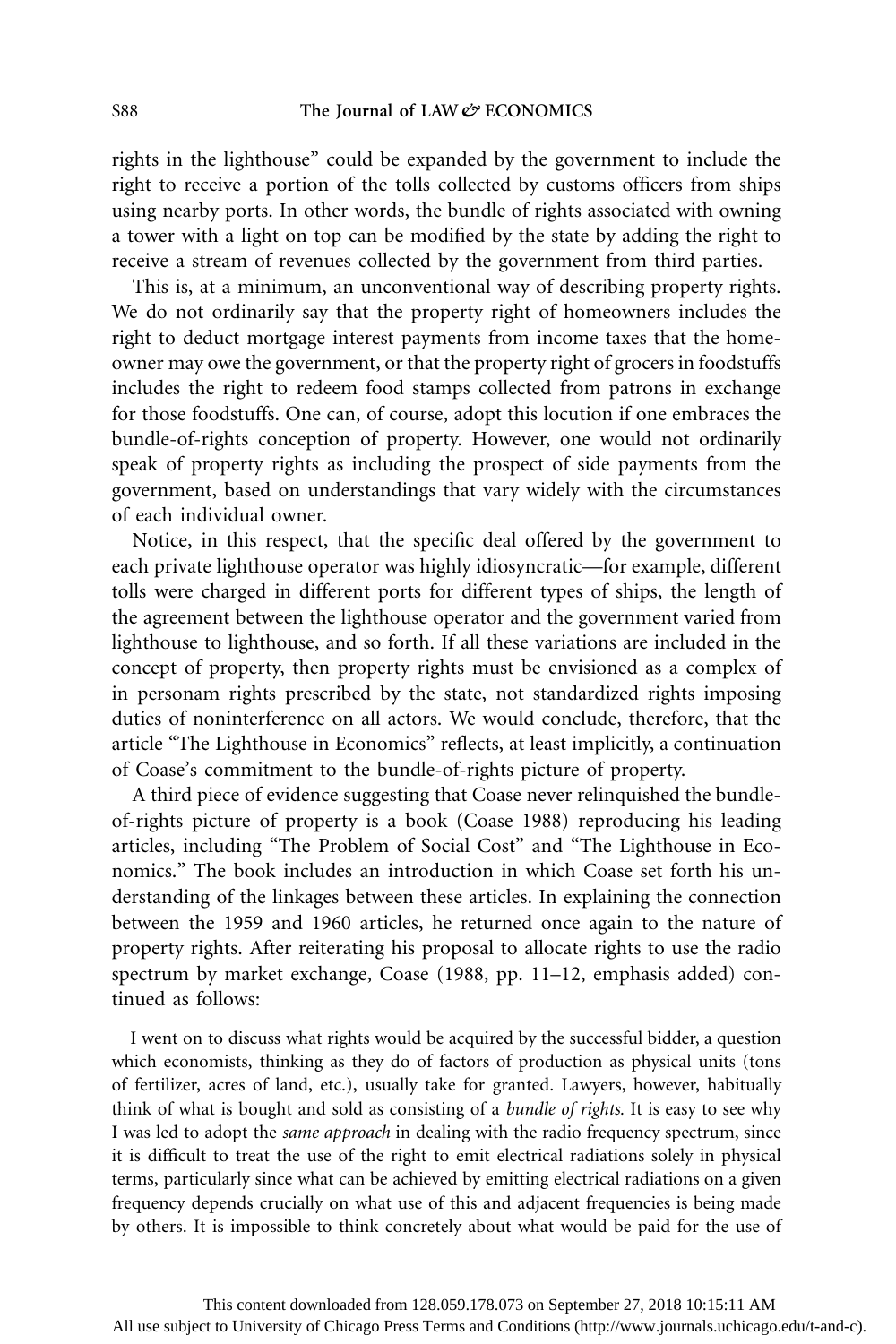#### Coasean Property S89

a particular frequency unless there has been some specification of the rights possessed by all the people who use this and adjacent frequencies or who might use them. . . .

There is no difficulty in employing the *same approach* which I found useful in discussing the allocation of the radio frequency spectrum for the analysis of problems which economists are more accustomed to handle. Someone having the right to build a factory on a piece of land (and wishing to exercise that right) would normally also secure the right to prevent someone else from, say, planting wheat on it; and if the operation of the factory created noise or led to the emission of smoke, the factory-owner would wish to have the right to do this. The factory-owner would chose to use a particular site and create noise and emit smoke because this would produce a higher net income than alternative sites or modes of operation. Exercise of these rights would, of course, deny the use of the land to agriculturalists and clean air to others. . . .

What this approach makes clear is that there is no difference, analytically, between rights such as those to determine how a piece of land should be used and those, for example, which enable someone in a given location to emit smoke.

Here we find Coase explicitly endorsing the bundle-of-rights conception and explicitly extending it from property rights in unusual resources, such as the radio spectrum, to conventional rights in land. Some of his language even goes so far as to suggest that there is no standard default bundle of land ownership but merely ad hoc collections of use rights, which are assembled one tract at a time. Thus, for example, he says that someone buying land for a factory "would normally also secure the right to prevent someone else from, say, planting wheat on it" (Coase 1988, p. 11). We seriously doubt that Coase entertained the notion that property rights are purely ad hoc assemblages of rights and privileges, like ingredients at a Mongolian barbecue restaurant. More likely, he should be understood as saying that the common law has defined certain default packages of use rights associated with land, which in the ordinary case would include the right to build a factory and to exclude someone else who wanted to use the land to plant wheat. However, he clearly conceived of each use right as contingent on the evolved state of the law and as freely exchangeable through contracting. This is the bundle-of-rights picture of property.

## **4. Property as an In Rem Right**

As should be obvious from the many examples of influence that we cited in Section 2, Coase's picture of property did not inhibit rapid progress in the development of the economic analysis of property. Nevertheless, we will argue that Coase's picture of property had a distorting influence and that, in certain respects, it may have impeded intellectual progress in developing our understanding of the institution of property.

Notwithstanding the impressive payoffs from Coase's work, the list-of-uses conception of property implicit in his articles also had its costs. The picture of property as an ever-mutable bundle of rights has long blinded economic scholars to the in rem features of property, which means that they have ignored or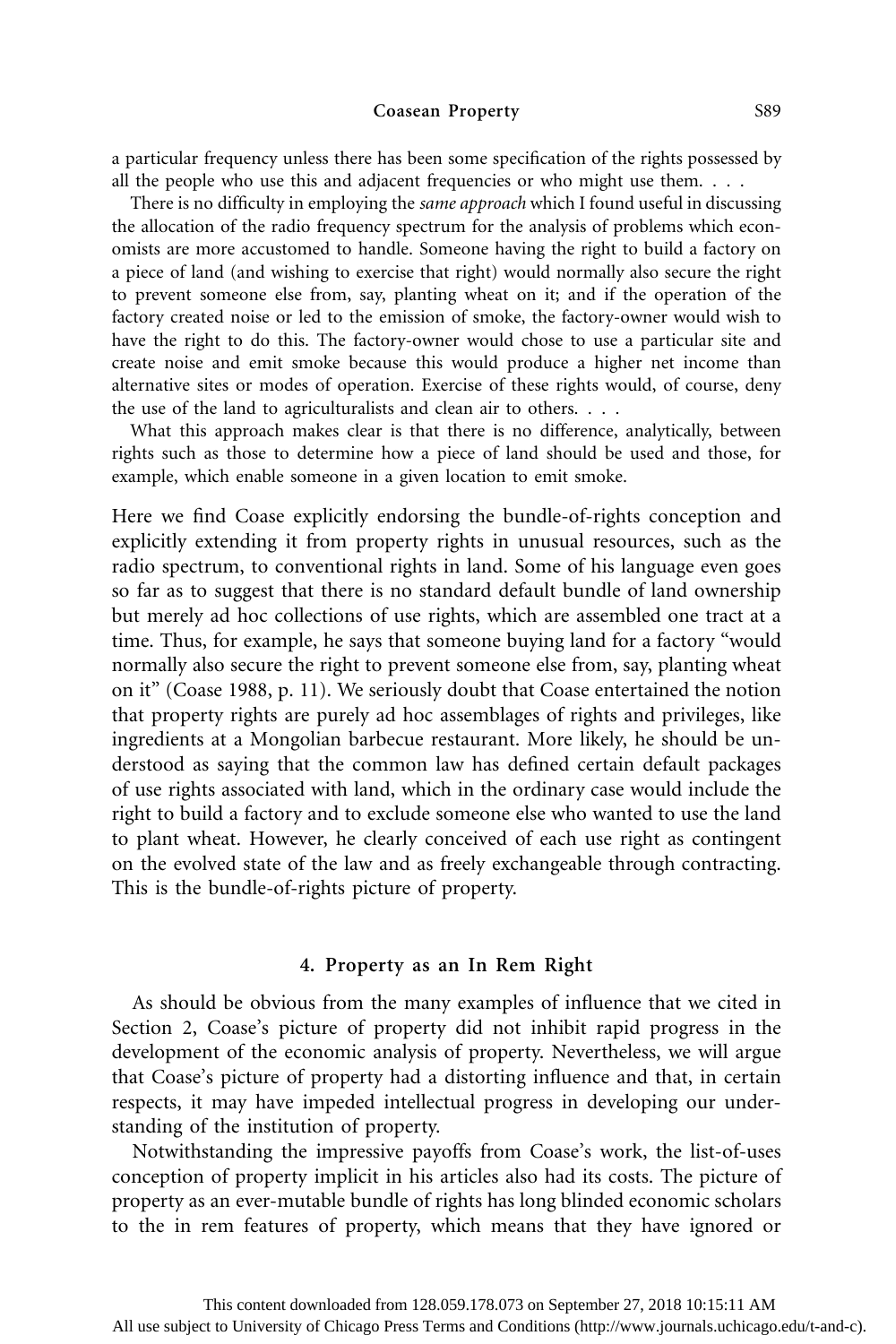downplayed certain dimensions of any system of property rights. We will mention three key implications that flow from the in rem understanding of property and that were long overlooked in the wake of Coase.

First, the bundle-of-rights picture fails to capture the centrality of exclusion rights to the institution of property. Because the owner has the right to exclude the world, the owner assumes the role of gatekeeper or manager of the asset (Penner 1997, pp. 29–30, 71; Merrill 1998, p. 739; Smith 2005, pp. 78–79). This means, among other things, that the owner has a powerful incentive to invest in and develop the asset, because the owner will capture the benefit of these actions as the residual claimant.**<sup>8</sup>** Thus, exclusion accounts for the dynamic efficiency of property, as opposed to the allocational efficiency that comes from the free exchange of rights. Under the bundle-of-rights picture, in contrast, the exclusion right fades into the background as part of the general bundle of sticks, no more important than the right to inherit or the right to use the asset for particular purposes.

Second, the bundle-of-rights picture fails to highlight the enormous information cost constraints associated with any system of in rem rights. This is most pronounced if we think about the situation of potential violators of in rem rights (Merrill and Smith 2000, p. 8; Smith 2003, pp. 1146–47; Merrill and Smith 2007a, pp. 1850, 1854). If everyday property—rights to land and chattels—entails rights to exclude all the world from some thing, this sets up a potentially severe information cost problem for potential violators of these rights. The costs of communicating information about rights and duties in a world that consists solely of in personam or A-to-B rights would be significant. Each person would have to be aware of and comprehend all the obligations that they had personally undertaken or that had been imposed upon them. The costs of communicating information about in rem rights and duties that apply to everyone are potentially much greater. If every property right was described by a customizable list of permitted uses—as Coase imagined with respect to stones from different quarries or individual British lighthouses—and if these rights had to be understood and respected by all the world, the resulting information costs would be staggering.

This in turn suggests that the messages about everyday property must be very simple—messages such as "keep off" or "don't touch"—couched in concepts readily comprehensible to remote people with little special legal or asset-specific information.**<sup>9</sup>** It also suggests that the signaling mechanisms for delineating the boundaries of property must be easily observable and comprehensible, things such

**<sup>8</sup>** For example, Barzel (1997, pp. 3–4) introduces his theory in which the notion of rights "is closely related to that of residual claimancy" and the notion of property rights "is closely related to that of transaction costs," because the residual claimant enjoys attributes of assets that cannot be captured in contracts due to transaction costs. Alchian and Demsetz (1972) describe the residual claimant as one with incentives to reduce shirking and with the most significant management potential.

**<sup>9</sup>** For example, Ellickson (1993, pp. 1328–29) notes that fences and other boundary markers are more readily apparent to outsiders than a group's internal work rules. Merrill and Smith (2001b, pp. 388–94) discuss the simplicity of messages about property to dutyholders in the context of social norms and causation of harm. See also Rose (1991, pp. 18, 20) and Smith (2003, pp. 1116–17).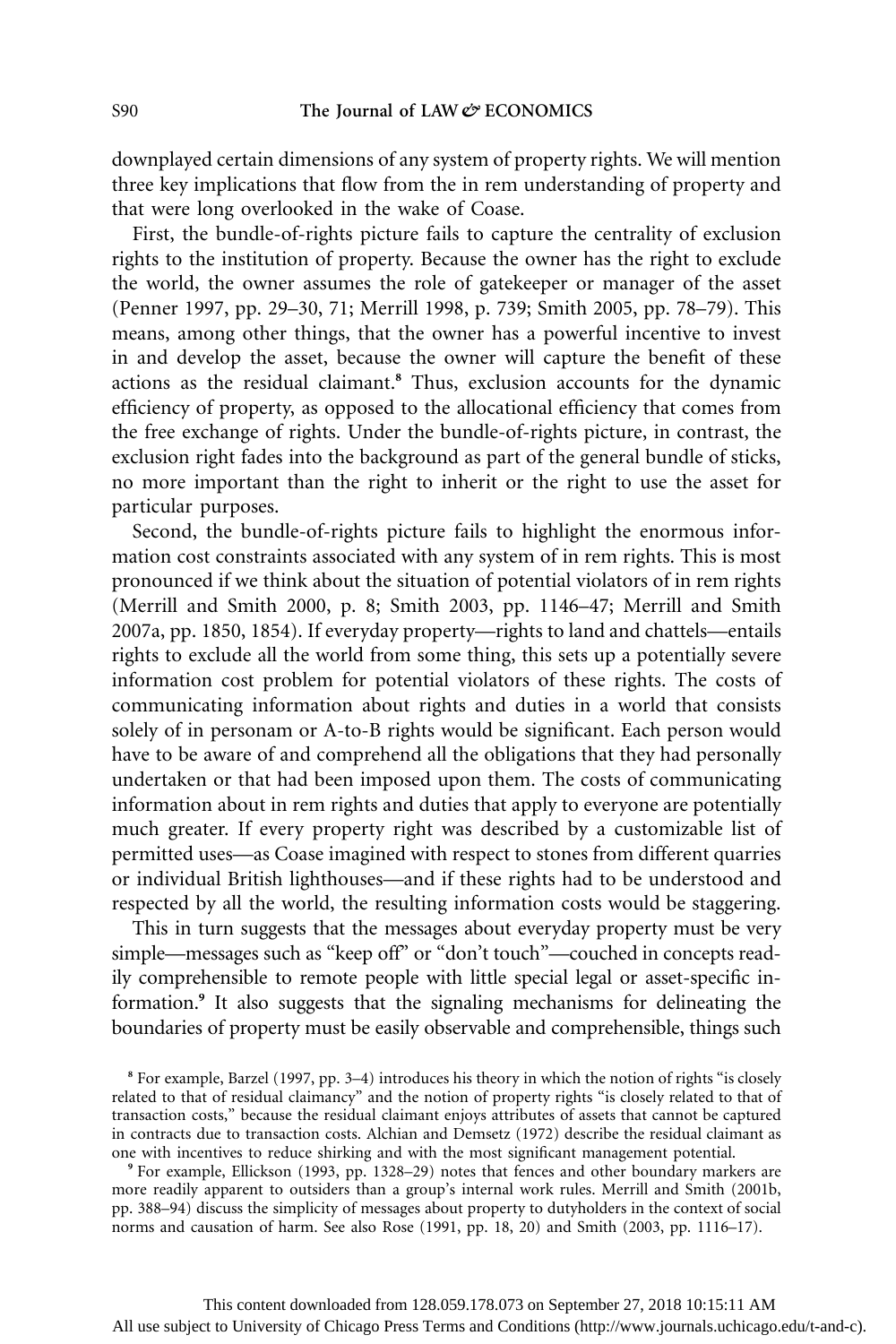as fences and hedge rows that mark the edges of land ownership (Rose 1994, pp. 267–304; Smith 2003, pp. 1115–25, 1174–75; Ellickson 2011). The bundle-of-rights conception obscures the need for communication to potential violators on a mass scale, and it thus suggests that property rights are much more malleable than we observe them to be in actual practice.

Even if we confine ourselves to potential transactors in property rights—the more common Coasean perspective—the in rem nature of property also underscores the need to communicate with a large potential audience (Merrill and Smith 2000, pp. 24–42; Smith 2003, pp. 1139–67). The types of transactions emphasized by Coase—agreements between two neighbors to modify entitlements more efficiently to manage spillover effects—are relatively rare. Much more common are outright purchases, leases, licenses, and lending of all stripes and varieties. For the potential parties to these transactions to make judgments about who owns what, it is necessary that the available forms of property and conventions about the respective priorities of different lenders be significantly standardized. Standardization to the degree necessary for random potential violators is not necessary. However, free customization of interests between A and B would be unacceptable, because this would create an informational externality for other potential transactors. The added informational burden would affect not only future transactors in the property transferred from A to B but all potential transactors who would have to be on the lookout for deviant forms of property or security interests in unrelated transactions (Merrill and Smith 2000, pp. 26–27, 31–33; Smith 2011, pp. 20–34).

One might think that land records would obviate the need for standardization.**<sup>10</sup>** However, cross-country empirical work on land records suggests that land records and standardization are, to some extent, complements: more definitive land records that guarantee title tend to have a stricter numerus clausus, allowing fewer property forms, apparently because the registrar of titles stands in for the public as the audience for rights and cannot be expected to pass judgment on all sorts of idiosyncratic rights (Arruñada 2003, pp. 1416–20). By contrast, the bundle-of-rights picture emphasizes the plasticity and variety of packages of property rights. Again, the bundle-of-rights picture of property obscures the need for this degree of standardization of rights.

Third, the in rem nature of property rights renders implausible one of the principal claims of Coase's 1960 article, which is that the problem of social cost is reciprocal in nature, and thus it is not useful to speak of one party to an externality as being the cause of any problem of incompatible demands on resources (Coase 1960, pp. 8–15, 37). Lawyers have always had trouble accepting

**<sup>10</sup>** For example, Conard (1942, pp. 131–33) and Epstein (1982) argue that the enforcement of easements should not be objectionable on grounds of novelty as long as there is notice. Hansmannn and Kraakman (2002, pp. S416–S417) fall into this trap when their assertion that recording removes reasons for standardization leads them to claim—erroneously—that the numerus clausus has no basis in common law.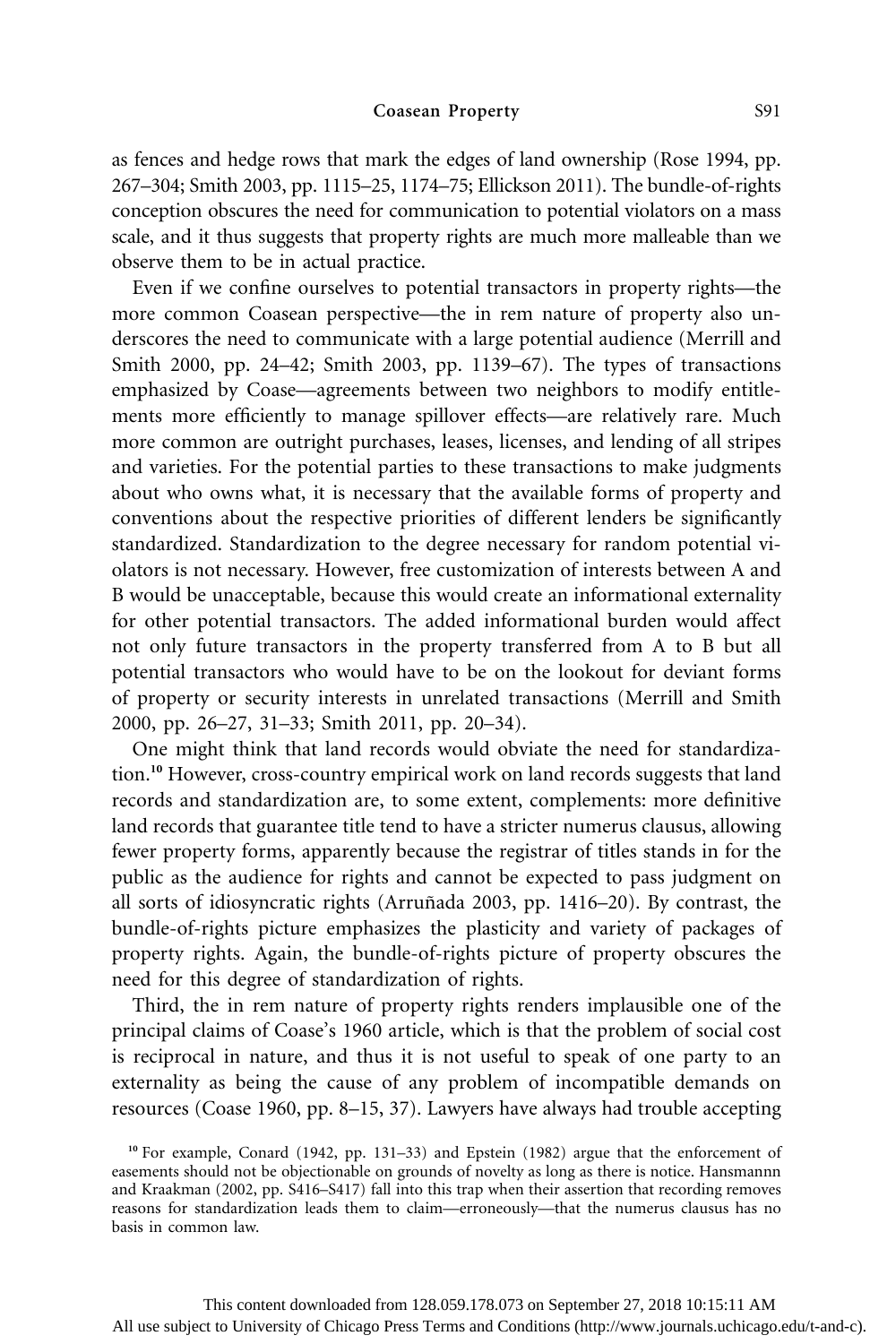this claim, offering counterexamples such as A's fist striking B's nose.**<sup>11</sup>** The idea of reciprocal causation is not, strictly speaking, entailed by the bundle-of-rights picture of property. One could theoretically retain the idea of asymmetric causation with respect to (at least some) of the uses included within the bundle. Once we recognize the in rem nature of rights in property and bodily integrity, however, the idea of reciprocal causation is not just a contingent feature of the legally sanctioned bundle—it becomes utterly implausible.

Rights good against the world have a built-in asymmetry. We could imagine solving questions of resource use pairwise between everyone: A versus B, A versus C, B versus C, and so on. However, many of the various combinations would never be used, making A versus everyone else a reasonable first approximation. A versus everyone else is asymmetric: the class of everyone else is almost inevitably much larger and more indefinite than the class that includes just A. Consider the rights to use a car. If A has the right and can exclude all others, then it is clear that anyone else who wants to use the car must strike a deal with A. The costs of transactions under such an arrangement are manageable. However, if all the world has the right to use the car, then if A wishes to use the car for any period, A will have to strike a deal with all the world (Holderness 1985). The costs of entering into transactions under this allocation of rights are extremely large—indeed, they are potentially infinite. If we say that the difference between these two arrangements disappears if we assume zero transaction costs, then this significantly undermines the heuristic value of the assumption of zero transaction costs, since the transaction costs differ enormously depending on the assignment of rights.

Is the basic package of rights associated with the in rem picture of property a mystification or legal irrelevancy, like the color of the judge's eyes (Coase 1960, p. 29)? Our answer is no, and that answer relates back to the Coase theorem, but in a more thoroughgoing way than was envisioned by Coase. It is time to turn the Coasean spotlight back on the picture of property as a bundle of sticks.

### **5. Property and the Coase Corollary**

Not only was Coase's picture of property wholly tangential to the major contributions that have flowed from his groundbreaking work, it was inconsistent with the main tenor of his work. Although Coase aimed to show the influence of the legal system on the workings of the economic system, his framework, as we have seen, has been immensely fruitful as a tool of institutional analysis. In this spirit, we apply Coase's framework to the notion of property itself—an important legal and economic institution if ever there was one.

Coase did not present his work in "The Problem of Social Cost" as a theorem, but starting with George Stigler in the mid 1960s, Coase's argument that, in a

**<sup>11</sup>** For example, Gjerdingen (1983, pp. 724–25) ascribes this resistance to psychological differences between economic and common-law conceptions of causation.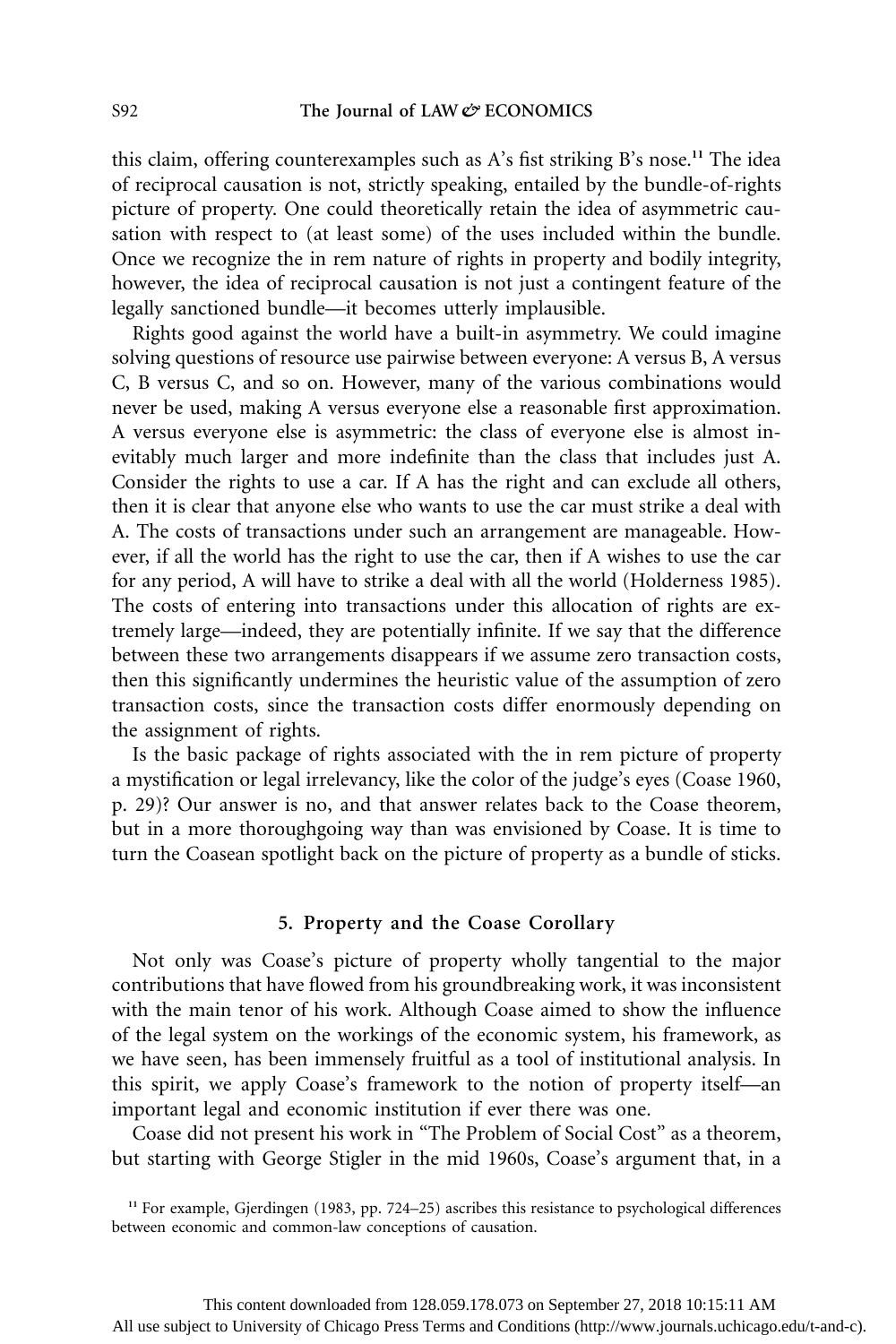#### Coasean Property S93

world with zero transaction costs, people will always reach the wealth-maximizing result through contracting (or through other equally costless institutional responses) has come to be known as the "Coase theorem."**<sup>12</sup>** Coase much later summarized his article as "show[ing] . . . that, in the absence of transaction costs, it does not matter what the law is, since people can always negotiate without cost to acquire, subdivide, and combine rights whenever this would increase the value of production" (Coase 1988, p. 14).**<sup>13</sup>** The point of the exercise was to show the importance of transaction costs in the real world. Far from endorsing a view of the world based on an assumption of zero transaction costs, Coase's aim was nearly the opposite. As Coase (1988, p. 174) wrote, "The world of zero transaction costs has often been described as a Coasean world. Nothing could be further from the truth. It is the world of modern economic theory, one which I was hoping to persuade economists to leave."**<sup>14</sup>** By pointing out the strangeness of the proposition that the legal position is irrelevant to the pattern of production, Coase was highlighting the importance of transaction costs to institutional design.

The relevant institutions go far beyond the thin question of who, as between a pair of actors, will be liable for an activity involving a resource conflict.**<sup>15</sup>** One critical institution is the firm. Firms are economic institutions, which, because of Coase's work, we now see as explained by transaction costs. Coase himself saw that what came to be known as the Coase theorem is closely related to his earlier work (Coase 1937) on the theory of the firm. In that article, Coase showed that the boundary of the firm can only be explained by the relative costs of conducting transactions within the firm (by fiat) and outside the firm in the market (by market contracting). In other words, "in the absence of transaction costs, there is no basis for the existence of firms" (Coase 1988, p. 14).

Another critical institution is property itself. We have property and endow it with a basic architecture of exclusion rules supplemented by rules and standards governing proper use, precisely because of transaction costs. The term "transaction costs" in a sense replicates some of the hidden bias toward contracts and away from property in Coase's seminal work. The term "transaction costs" can be taken narrowly or broadly.**<sup>16</sup>** For institutional analysis or, in other words,

<sup>12</sup> Stigler (1966, p. 113) defined the Coase theorem as a proposition that "under perfect competition" private and social costs will be equal."

**<sup>14</sup>** For discussion of how the Coase theorem has been widely misunderstood, see Farber (1997) and McCloskey (1998).

**<sup>15</sup>** On the bilateral approach to liability, see, for example, Calabresi (1970, pp. 135–73, 261–63), Calabresi and Hirschoff (1972, p. 1060), and Demsetz (1972, pp. 27–28).

<sup>16</sup> Allen (1991) argues that transaction costs are better defined as the costs of establishing property rights, in the economist's sense of a de facto ability to derive utility from an action, rather than narrowly as the costs of exchange.

**<sup>13</sup>** For information on how Coase assumes away strategic behavior, see, for example, Cooter (1982), who emphasizes strategic behavior by comparing the Coase theorem and the Hobbes theorem. For information on abstraction away from issues like the effects of wealth on consumers in Coase's analysis, see Demsetz (1972) and Schwab (1989, pp. 1178–84). Coase also offers his on view on these issues (Coase 1988, pp. 170–74).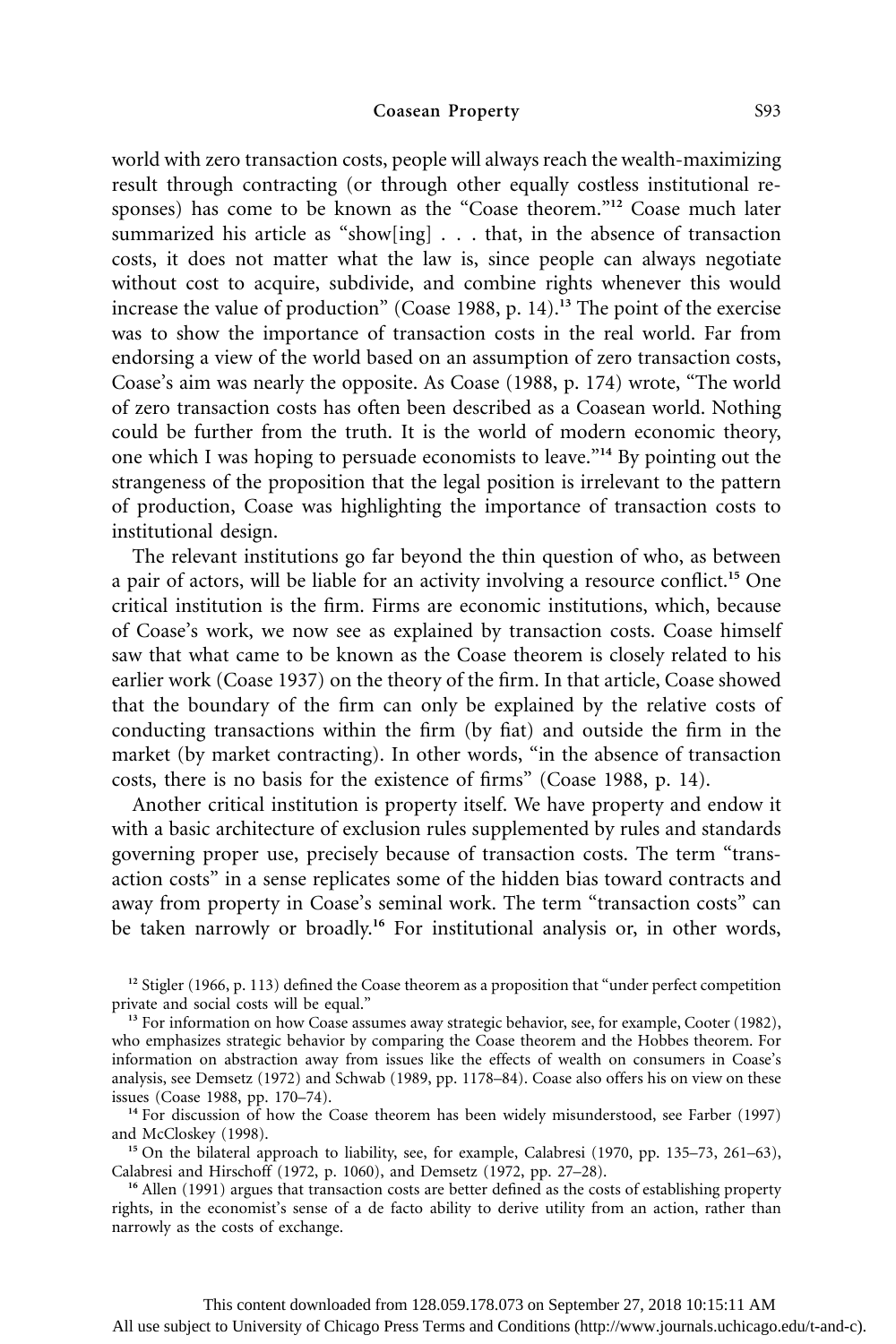transaction cost economics, the frictions captured by the term "transaction costs" go beyond the costs of exchange in the sense of a quid pro quo. Coase was preoccupied with the costs of exchange of rights and treated transaction costs as the resources that must be expended "to discover who it is that one wishes to deal with . . . and on what terms, to conduct negotiations leading up to a bargain, to draw up a contract, to undertake the inspection needed to make sure that the terms of the contract are being observed, and so on" (Coase 1960, p. 15). However, transaction costs also include other costs of institutions. Most relevant for us are all the resources that must be expended to determine what is being exchanged: the costs of delineating, understanding, and enforcing rights to particular resources. Some or all of these costs have variously gone under the headings of entitlement determination costs (Merrill 1985, pp. 20–26), information costs (Stigler 1961; Alchian and Demsetz 1972; Dahlman 1979, p. 148), measurement costs (Barzel 1982, p. 1997), and institution costs (Cheung 1998, p. 515; Smith 2008, p. 447). Although it is true that in analyzing particular institutions, it is necessary to be clear about which transaction costs are actually in play,**<sup>17</sup>** we will employ the Coasean term "transaction costs" to explore the implications of Coase's work, albeit with the understanding that transaction costs include these other costs of a system of property rights and alternative institutional arrangements.

Once we recognize that property is an institution shaped by positive transaction costs in this broad sense, we come to what we dub the Coase corollary:

**Coase Corollary**. In a world of zero transaction costs, wealth maximization will occur regardless of the nature and scope of property rights.

The intuition behind the Coase corollary is straightforward and directly parallels the intuition behind the Coase theorem. In a world of zero transaction costs, it would not matter whether property rights are broad or narrow, clear or ambiguous, or in rem or in personam. For example, it would not matter whether the boundary of land is marked by precise lines or whether the boundary is fuzzy and use rights are determined through case-by-case balancing of the needs of rival claimants. Nor would it matter if property rights were standardized (as in the numerus clausus) or if idiosyncratic rights were allowed to proliferate. Either way, as long as transaction costs are zero, the respective rights of all affected parties will be instantly and costlessly ascertained. Similarly, it does not matter if property can be held in only one form—say, the fee simple absolute or if each item of property has its own unique set of attributes. Either way, as long as transaction costs are zero, all affected parties can either instantly and costlessly generate new forms (if there are not enough) or can instantly and costlessly communicate about and understand the forms that do exist (if there are infinitely many).

**<sup>17</sup>** Schlag (1989, pp. 1674–76) notes the widely divergent definitions of transaction costs and warns of dangers of tautology in broad definitions for the Coase theorem.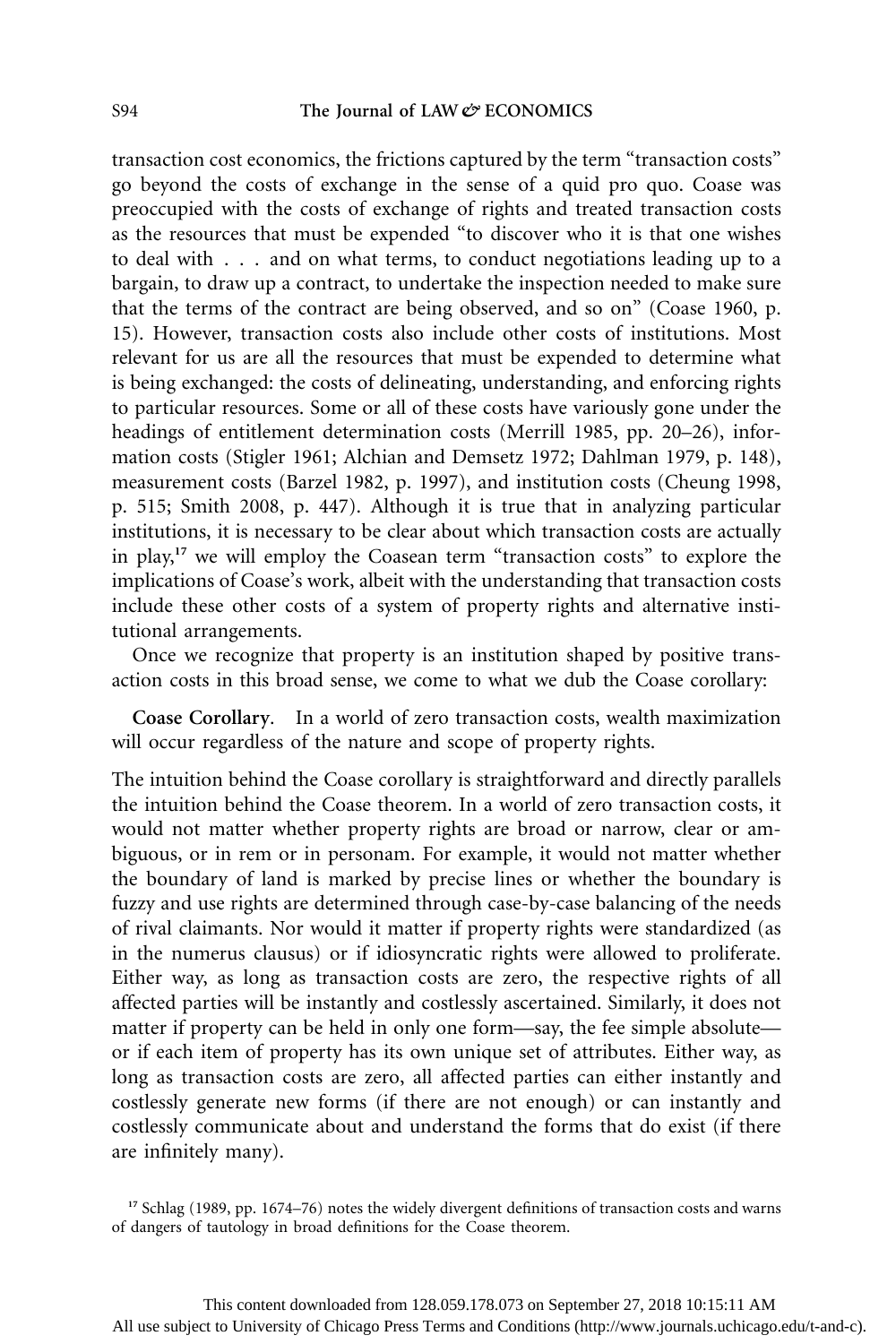Indeed, in a world with zero transaction costs, it would not matter whether we had anything like property law at all.**<sup>18</sup>** We could, instead, just as easily regard property as being the solution of all pairwise conflicts between members of society with respect to each potential resource conflict—the most extreme bundle-of-rights picture of property imaginable. The delineation, understanding, and enforcement of these highly atomized rights would cost no more than a system in which rights were understood as having a standardized form and as imposing duties of respect on all persons. Also, as we saw earlier, the highly atomized list-of-uses approach to property is Coase's picture of property (Merrill and Smith 2001b, p. 385).

However, as with the Coase theorem, the lesson of the Coase corollary is to subject the notion of property to comparative institutional analysis, and it is here that we argue that the extreme bundle-of-rights picture of property comes up far short. Indeed, this hyper-Realist picture is plausible (much less realistic) only in a world of zero transaction costs: the world Coase tried to persuade economists to leave.

In our world of positive transaction costs, the lumpy, in rem property rights are no accident precisely because they save on delineation, understanding, and enforcement costs. Furthermore, in our world with positive transaction costs, one should expect to find a significant degree of standardization of rights, precisely because this would save on delineation, understanding, and enforcement costs. This is not to say that rights will be maximally standardized. There is an inevitable trade-off between the reduction of information costs through standardization of rights and the need for flexibility in offering a variety of options in terms of how entitlements are delineated and defined.**<sup>19</sup>** Still, the exploration of a world with zero transaction costs makes clear what we would otherwise miss because it is so obvious: that property rights assume the form they do in significant part to conserve on transaction costs. Nothing could be more Coasean. Despite not being Coase's picture of property, this more realistic picture is the result of applying the true Coase theorem back on the notion of property itself.

Such an exercise is no mere theoretical curiosity. The Coase corollary sheds light on some of the very questions that Coase addressed in his articles. Take the problem of spillovers that Coase illustrated with nuisance cases (Coase 1960, pp. 8–10). When deciding a nuisance case, we are not writing on a blank slate and are not really asking judges to engage in a cost-benefit analysis. Coase may be right that the ultimate question is who gets to do what and that this determines the value of production. However, because of transaction costs, we delegate to owners a range of sovereign authority over their property, with a presumptive right to repel invasions through some combination of self-help and litigation

**<sup>18</sup>** Cheung (1998, pp. 518–20) recognized that a thoroughgoing version of the zero-transactioncost assumption would remove the need for property rights at all. Coase (1988, pp. 14–15) has agreed in principle with this observation.

**<sup>19</sup>** As Merrill and Smith (2000, p. 38) note, the need is for optimal, rather than maximal, standardization of property forms.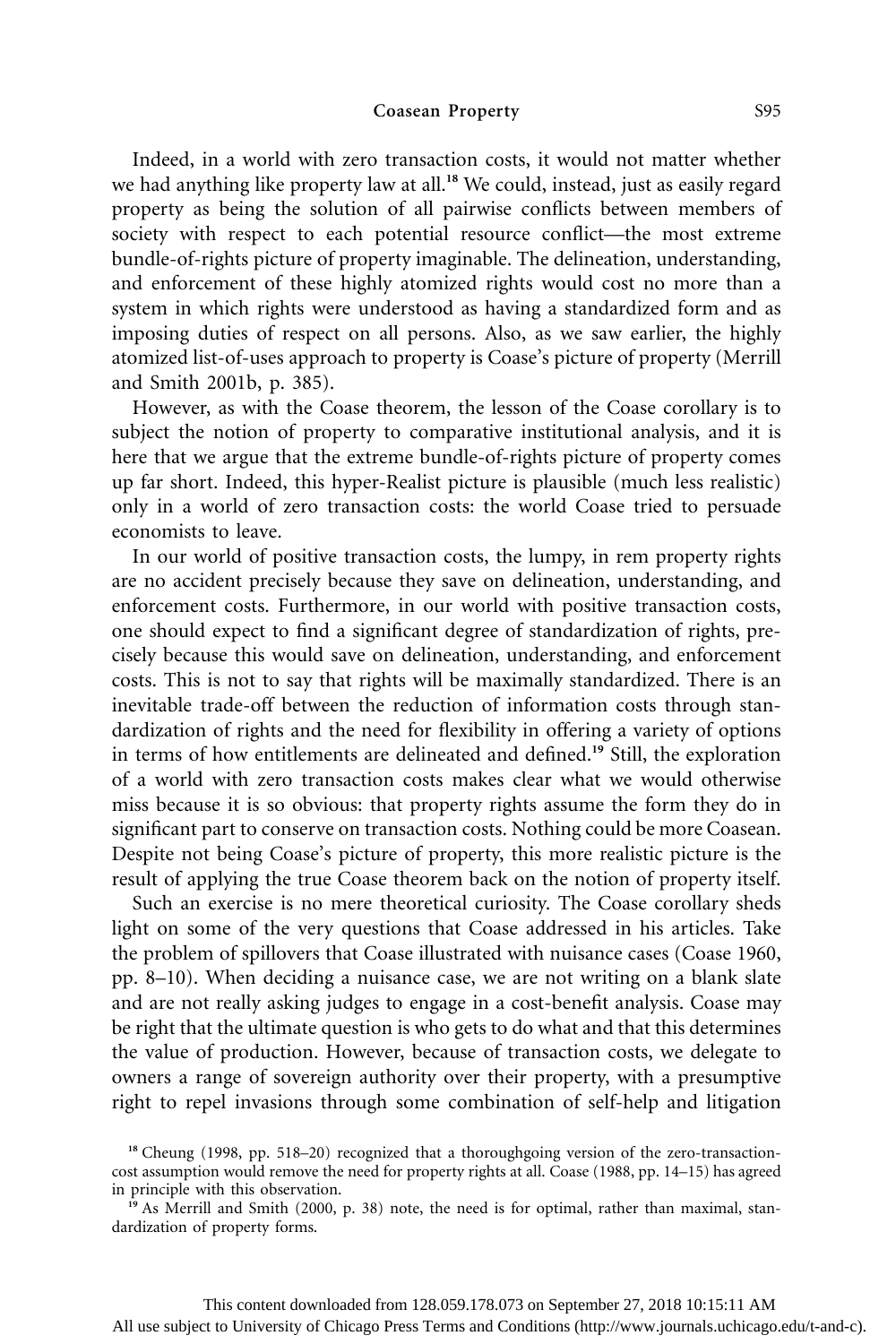(or its threat). This view of nuisance is more realistic than Coase's view, because a truly universal ex post balancing test for resource conflict would be prohibitively costly.

This is not to say that owners always win. For one thing, the sovereignty afforded owners through the exclusion strategy is only a starting point. The presumption that owners can veto invasions sometimes gives way—for example, to the need for airplane overflights and the need for antidiscrimination law (Merrill and Smith 2007b, pp. 9–15, 456–80; Smith 2009b). Sometimes, owners will not be able to shut down activities emitting sound or odors—for example, if the locality is characterized by such activities (Bone 1986, pp. 1159–60 n.126). In other situations, owners may be relegated to a remedy of damages rather than an injunction (*Boomer v. Atlantic Cement Company,* 257 N.E.2d 870 [N.Y. 1970]). These questions, too, all turn in part on considerations of transaction costs: both the entitlement determination and processing costs and the (narrower) transaction costs associated with potential exchanges.**<sup>20</sup>** However, analyzing these important use conflicts from a transaction cost point of view should not obscure the important starting point: for transaction cost reasons, we start with sovereign owners exercising the right to exclude over clearly delineated things, and we use this starting point to resolve a wide range of resource conflicts.

The Coase corollary also calls into question aspects of the Coase-inspired analysis of property rules and liability rules set forth by Calabresi and Melamed (1972). As one of us has written (Smith 2005, pp. 70–76), Calabresi and Melamed's assumption of a thin notion of entitlement is essential to the symmetry result in their framework. However, the thin notion of entitlement, drawn as it is from Coase and the world of zero transaction costs, breaks down in the face of the need for significant standardization of rights in our positive-transactioncost world (Schroeder 1999, pp. 433–35; Smith 2004, pp. 1019–21; Smith 2005, pp. 72–76; Michelman 2005, pp. 147–52; Fennell 2007, p. 1404 n.10). If A is sending emissions from A's land to B's land, we are not in a position to be as agnostic about the direction of causation as we might be in a world of zero transaction costs. Even the law of nuisance takes the right to be free from a wide range of invasions into the owner's column of space as the starting point.**<sup>21</sup>** This principle of owner entitlement saves on delineation costs, as opposed to the thin set of sticks in a giant list of use conflicts.

Therefore, if, under rule 1, the resident has the entitlement to be free from pollution protected by a property rule (injunction) and, under rule 2, has the entitlement protected by a liability rule (meaning that the polluter can pollute and

**<sup>20</sup>** The mainstream position in law and economics endorses the shift to damages in large-numbers situations, to prevent holdouts (see, for example, Calabresi and Melamed 1972, pp. 1106–10; Cooter and Ulen 1988, pp. 170–80; Cooter 1985, pp. 26–27; Polinsky 1979, p. 4; Polinsky 1980, p. 1076; Posner 1998, pp. 16, 68–71, 79–81). For skepticism about this approach, see, for example, Farber (1988, pp. 7–8) and Smith (2004, pp. 1037–45).

<sup>&</sup>lt;sup>21</sup> For recent analyses from a variety of perspectives that try to bring the more traditional invasionbased test back to the fore, see, for example, Epstein (1979a, pp. 53–65), Penner (1993, pp. 14–25), Smith (2004, pp. 992–96), and Claeys (2010, pp. 1409–13).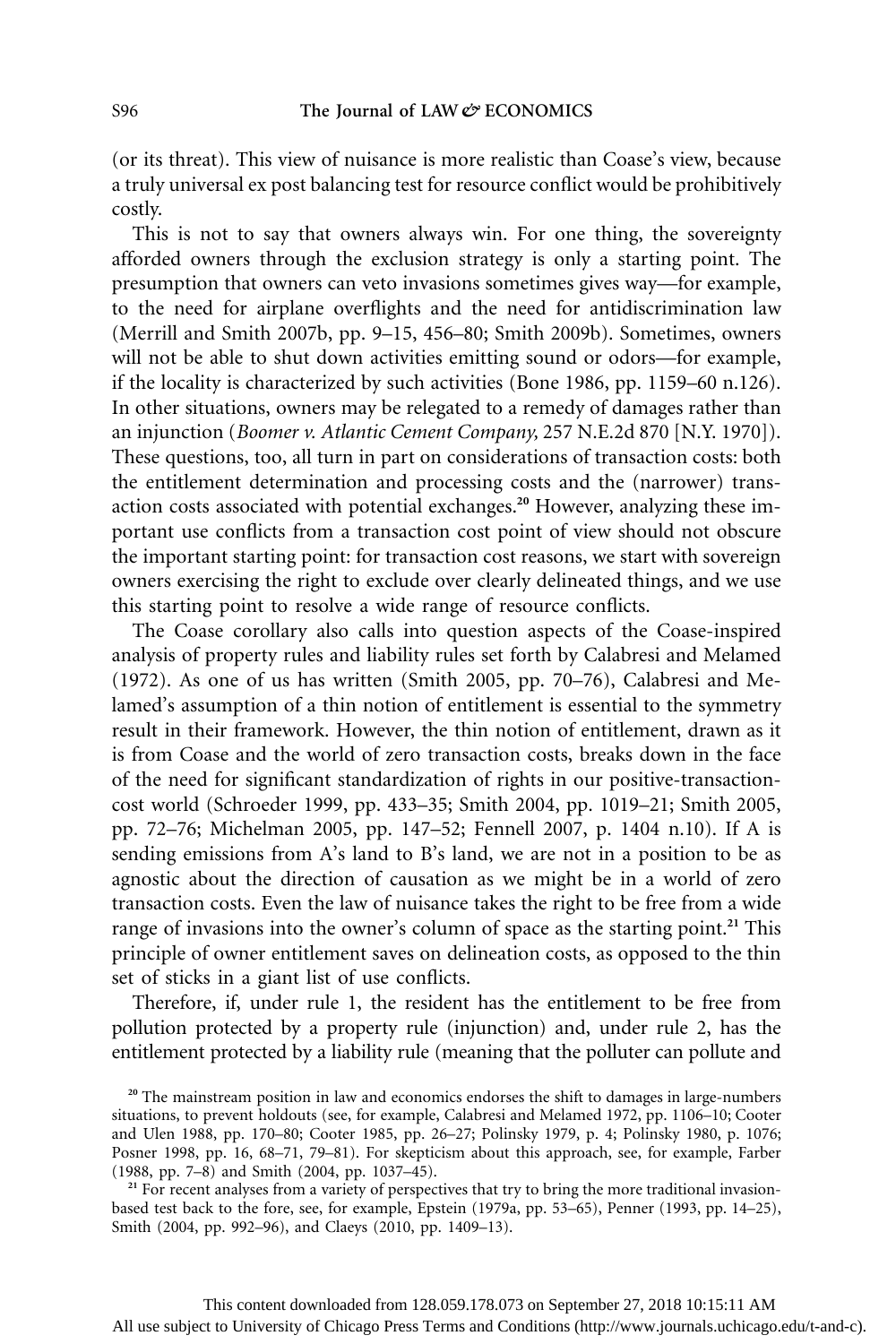#### Coasean Property S97

pay officially determined damages), the question of what it would mean to flip things around arises. Calabresi and Melamed believe that, in accord with Coasean causal symmetry, the polluter could be given the entitlement, and then we face a parallel choice between protecting that entitlement with a property rule (rule 3) or a liability rule (rule 4). What they envision is a situation in which the factory owner can pollute but the resident cannot get a remedy, thus forcing the resident to pay the polluter if the pollution is to stop (Calabresi and Melamed 1972, p. 1116). However, this is not truly parallel or symmetrical to the rule 1 situation (Smith 2005, pp. 74–76). If it were, then the factory owner would have a right to pollute. If the resident puts up a giant fan and blows the pollution back, can the polluter get an injunction? If not, there is no right to pollute but rather an ability to get away with it. As part of the default package of property rights, no one has the right to pollute in this robust sense (entailing a right to enjoin fans). The factory owner could have a right to pollute if it has an easement (by grant or prescription), which might give it the right to enjoin fans, but this is an add-on to the baseline default package of rights in land. When it comes to the resource conflict, there is an entitlement structure in place, and it breaks the symmetry on which Calabresi and Melamed are relying.

Much the same can be said about rule 4 (Smith 2004, pp. 1007–21; Smith 2005, pp. 74–75). Although in some situations of undue hardship there is a rationale to soften the remedy from injunctions to damages (rule 1 to rule 2), there is no parallel rationale from moving from rule 3, which exists only in the specific context of an easement, to rule 4, by allowing residents to shut down pollution on paying damages. This may be one reason why rule 4 is almost unheard of in the nuisance context.**<sup>22</sup>** Again, the baselines that get in the way of both the Realists' (and Coase's) bundle-of-sticks entitlements and Coasean causal symmetry stem from the institutional analysis called for by the Coase corollary: we do not proceed in the agnostic bundle-of-sticks fashion, because of transaction costs.

Relatedly, the need for significant standardization of rights as a response to positive transaction costs also helps explain why Coase's view of causation as reciprocal—what we have called Coasean causal agnosticism—does not carry over from the world with zero transaction costs into our world of positive transaction costs (Merrill and Smith 2001b, pp. 391–94). Once we have a system of in rem property rights in place, it makes no sense to be causally agnostic, for transaction cost reasons. If A's action causes particles or waves to travel over the boundary and into B's column of space, the presumptive answer is that A is harming B and

**<sup>22</sup>** The one heavily rehearsed case is *Spur Industries, Incorporated v. Del E. Webb Development Company,* 494 P.2d 700, 708 (Ariz. 1972) (en banc). Another reason for the rarity of rule 4 is that it requires collecting potential plaintiffs to avoid free rider problems, as for example in a class action. In *Spur,* the developer, who made the decision to build close to the feedlot, was the one suing rather than the residents, but to the extent that this matters to courts, developers will try to avoid being the plaintiff in the future.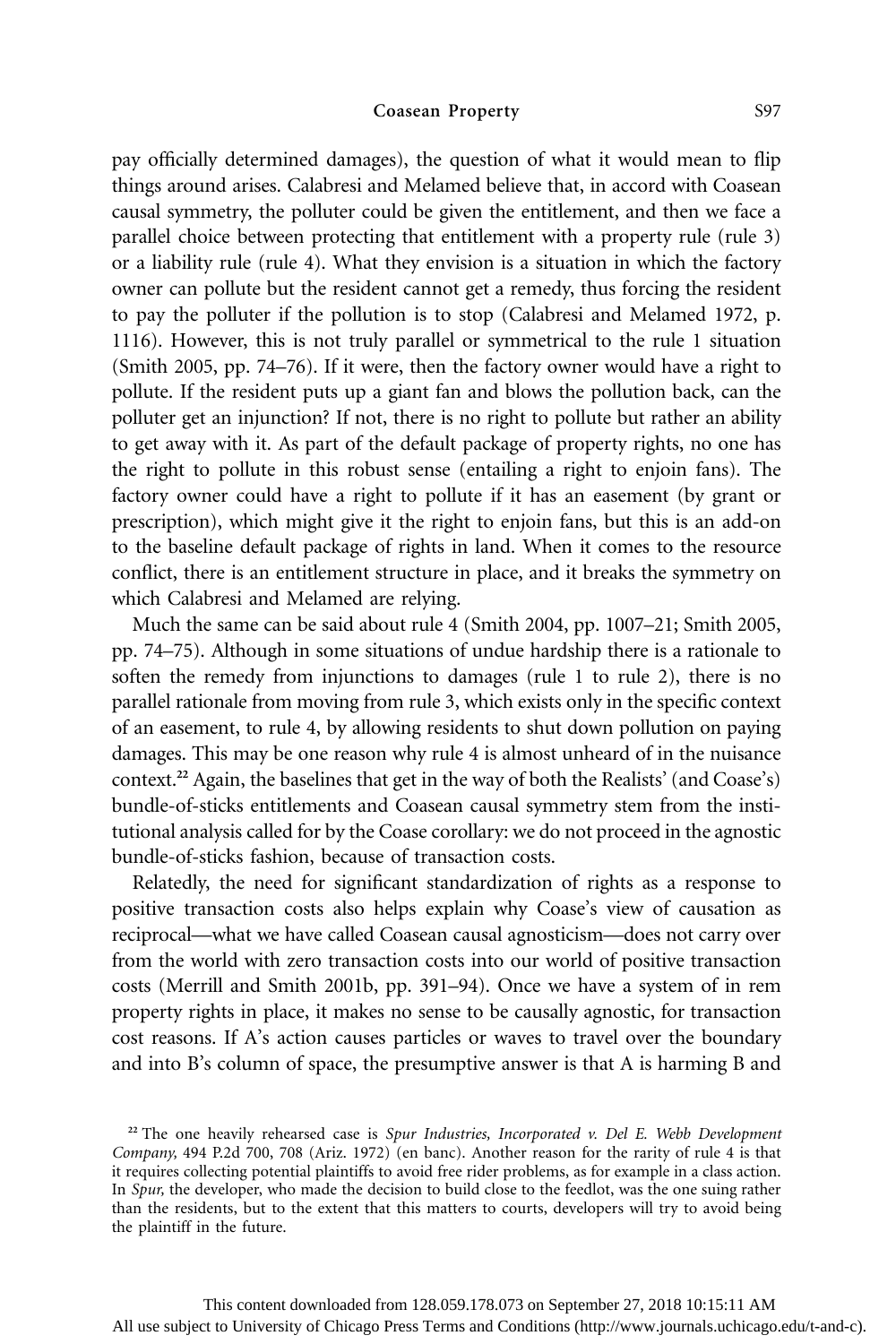not vice versa. Conventional in rem property rights are not the only source of baseline entitlements,**<sup>23</sup>** but they are a wholesale source of them.

This lack of symmetry is also at the root of the gravitational pull that the ad coelum rule exerts in many contexts.**<sup>24</sup>** Even in situations governed by social norms, we find that norms based on the ad coelum approach are more widespread than a comparison of values of the conflicting activities would warrant. Thus, in the prototypical Coasean example of wandering cattle and trampled crops (Coase 1960, pp. 2–8), cattle have to be significantly more important than crops to flip from fencing in (rancher liability) to fencing out (rancher nonliability) (Merrill and Smith 2001b, pp. 390–91). Even norms tend to track the ad coelum rule, with fencing-in norms being more widespread than one would expect on an approach of choosing the more valuable activity for the immediate area.**<sup>25</sup>**

Likewise, general norms of possession seem to form powerful defaults: in the law of possession, certain control over a thing is a default requirement unless an important resource clearly cries out for different treatment. Ellickson (1989) found a pattern of nineteenth-century whaling norms that can be seen as conforming to a simple general rule, with an exception for special important situations. Under the fast-fish-loose-fish rule, the first harpooner gets the whole whale as long as the whale is attached to his boat. This rule, which accords with general notions of certain control in first possession, applied to right whales, which are relatively slow moving, and to whales generally, with some major exceptions. Under the iron-holds-the-whale or first-iron rule, the first harpooner would get exclusive rights to the whale as long as he was in fresh pursuit, which requires more judgment. The first-iron rule tended to be adopted where the very valuable but very dangerous sperm whales were predominant. For finback whales, which sink and rise to the surface, the custom was marking with a bomb lance and giving a small fee to finders who were obligated to report beached marked finbacks (*Ghen v. Rich,* 8 F. 159, 159–60 [D. Mass. 1881]). Ellickson (1989, pp. 88–94) argues that these norms confirm his hypothesis that close-knit groups will devise efficient norms among themselves (but with the possibility of outgroup externalities, such as overexploitation). But note that the general norm of first possession based on certain control is the default rule for whales (Smith 2003, pp. 1119–22). Simple baselines matter, and they matter because of infor-

<sup>&</sup>lt;sup>23</sup> Another source is custom. For a discussion of custom as a baseline, including the famous cedarapple rust situation of *Miller v. Schoene* (276 U.S. 272 [1928]), see Fischel (2007, pp. 149–51) and Smith (2009a pp. 38–41).

**<sup>24</sup>** For a discussion of some of those contexts, see Merrill and Smith (2001b, pp. 388–91). The full statement of the maxim is *cujus est solum, ejus est usque ad coelum et ad inferos* (whoever owns the soil owns also to the sky and to the depths). The maxim is routinely followed in resolving issues about ownership of air rights, building encroachments, overhanging tree limbs, mineral rights, and so forth, and is subject to certain limited exceptions for airplane overflights, for example. See *Brown v. United States,* 73 F.3d 1100, 1103 (Fed. Cir. 1996); see also Merrill (1985, pp. 35–36).

**<sup>25</sup>** Ellickson (1991, pp. 52–53, 72–76) shows the widespread use of an informal norm of animalowner responsibility, regardless of the legal regime, and Merrill and Smith (2001b, pp. 388–91) relate this widespread norm of fencing in to the transaction costs of basic package of entitlements.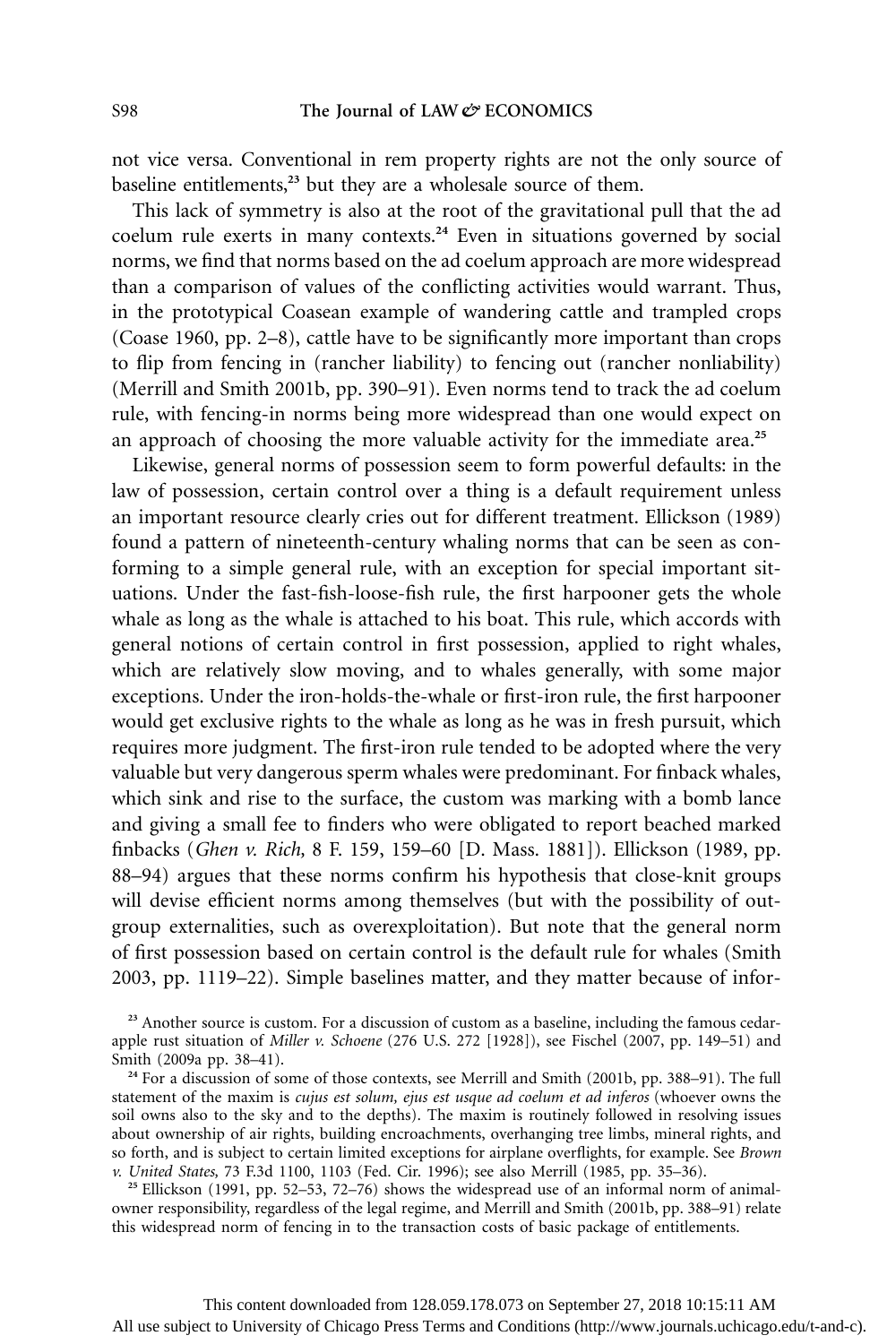mation costs, which are an important species of transaction costs. Again, it is the Coase corollary in action.

Finally, the distinction between in rem and in personam rights, which lies at the heart of the traditional property/contract distinction, is likewise a product of transaction costs. In a world of zero transaction costs, one could redescribe in rem rights against all the world in terms of a congeries of in personam rights, as Hohfeld imagined.**<sup>26</sup>** That is, one could cash out the idea of A having a right against all the world as being equivalent to A having a right against B, a right against C, a right against D, and so on. This equivalence would hold, however, only in the world of the Coase corollary. In the real world of positive transaction costs, it is prohibitively costly to list everyone in the world to describe all the persons who are bound by A's having a right in rem. Likewise, contracting pairwise would be unfeasibly costly. Instead, it is necessary to solve many problems wholesale through in rem rights—including core property rights—which impose automatic duties of noninterference on all persons who may or may not encounter the owned property, whoever they may be, and whether or not they have any conception of who the owner might be. In our world of positive transaction costs, in rem duties are not and cannot be equivalent to an enormously long list of in personam duties.

By having the right to exclude from some thing, A is given sovereignty over a range of largely unspecified uses that must be respected by a largely unspecified set of duty holders. We do not deny that many aspects of property differ according to conditions of time, place, and culture. It is no accident, however, that property is defined in terms of things as a starting point, uses are protected indirectly by exclusion rights, and in rem rights are employed on a widespread basis; these features of property receive a transaction cost explanation. Establishing starting points or baselines in property is not a trivial problem, and for transaction cost reasons could not be replicated by contract. Establishing such baselines is thus, to borrow a phrase, an essential role of the law of property.**<sup>27</sup>** The need for the baseline entitlements to be largely unspecified is a direct result of the Coase corollary. Positive transaction costs in our world make it advantageous to economize on the costs of delineating, understanding, and enforcing entitlements. Hence, the preference for the traditional notion of property as opposed to the bundle of rights. Rather than Coase's atomized picture of property, our positivetransaction-cost world exhibits the highly standardized, truly Coasean property familiar from the law of property.

**<sup>26</sup>** Wesley Hohfeld famously analyzed in rem rights as collections of in personam rights, as part of an atomizing scheme of legal relations that was quite inspiring to the Legal Realists. See Hohfeld (1917) and Merrill and Smith (2001a, pp. 780–89). Kocourek (1920, p. 322) noted the influence in both civil-law and common-law traditions of Austin's civilian-style definition of in rem rights as "'rights residing in persons and availing against other persons generally'" and related formulations including the familiar phrase "against the world."

**<sup>27</sup>** Hansmann and Kraakman (2000, pp. 393–94) argue that affirmative asset partitioning, protecting the firm's assets from the owner's creditors, could not be replicated by contract and is therefore the essential role of organizational law.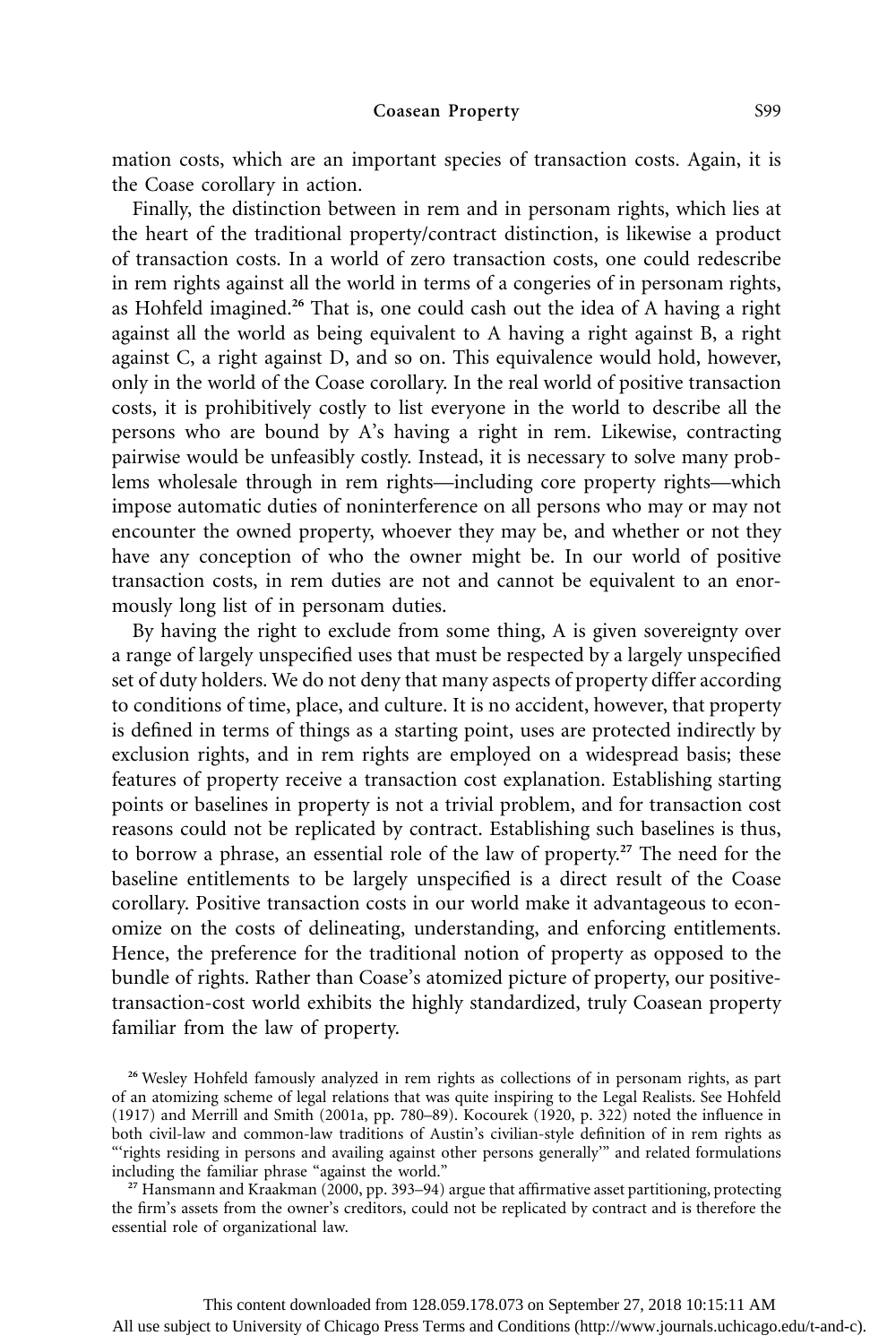## **6. Conclusion**

In this essay, we have sought to make Coasean property more Coeasean. We started by showing what picture of property Coase subscribed to in his groundbreaking work. Coase's picture of property was an extreme version of the Legal Realist bundle of rights. This highly atomized bundle-of-rights picture treats property as a collection of governmentally resolved pairwise use conflicts among members of society, with a background assumption of symmetry of causation and entitlement allocation. The bundle-of-rights picture has carried over into Coase-inspired work in law and economics and the New Institutional Economics.

Coase's picture of property was wholly tangential to the major contributions that have flowed from his seminal articles. The importance of transaction costs in the design of legal institutions, the importance of contracting as a device for internalizing externalities, and the need to engage in comparative institutional analysis in proposing solutions to problems of social cost—all these transformative insights could have been made and their value fully realized without accepting the bundle-of-rights picture of property.

We have gone further, and we have also argued that applying Coasean economic-institutional analysis to the institution of property itself reveals a Coasean rationale for traditional notions of property as an in rem right to a thing. To this end, we introduced the Coase corollary, which states that, in a world of zero transaction costs, the nature and scope of property are irrelevant to the value of production. As with the Coase theorem, from which it directly follows, the point of the Coase corollary is that, in our world of positive transaction costs, the nature and scope of property do matter to the allocation of resources and the value of production. The truly Coasean approach is to engage in comparative institutional analysis of the notion of property itself. Here baselines matter, and because of positive transaction costs—in particular, the costs of delineating, understanding, and enforcing rights—entitlements are built using an in rem exclusion strategy to define things and take care of many conflicts wholesale, with refinements governing uses through institutions like zoning, nuisance, contracts, and norms. Traditional property as defined in law turns out to be quite Coasean after all.

#### **References**

- Ackerman, Bruce A. 1977. *Private Property and the Constitution.* New Haven, Conn.: Yale University Press.
- Alchian, Armen A., and Harold Demsetz. 1972. Production, Information Costs, and Economic Organization. *American Economic Review* 62:777–95.
- Allen, Douglas W. 1991. What Are Transaction Costs? *[Research in Law and Economics](https://www.journals.uchicago.edu/action/showLinks?doi=10.1086%2F661946&system=10.1086%2F467217&citationId=p_30)* 14: 1–18.
- Alston, L. J. 2008. New Institutional Economics. Pp. 32–39 in vol. 6 of *The New Palgrave Dictionary of Economics,* edited by Steven N. Durlauf and Lawrence E. Blume. 2d ed. Basingstoke and New York: Palgrave Macmillan.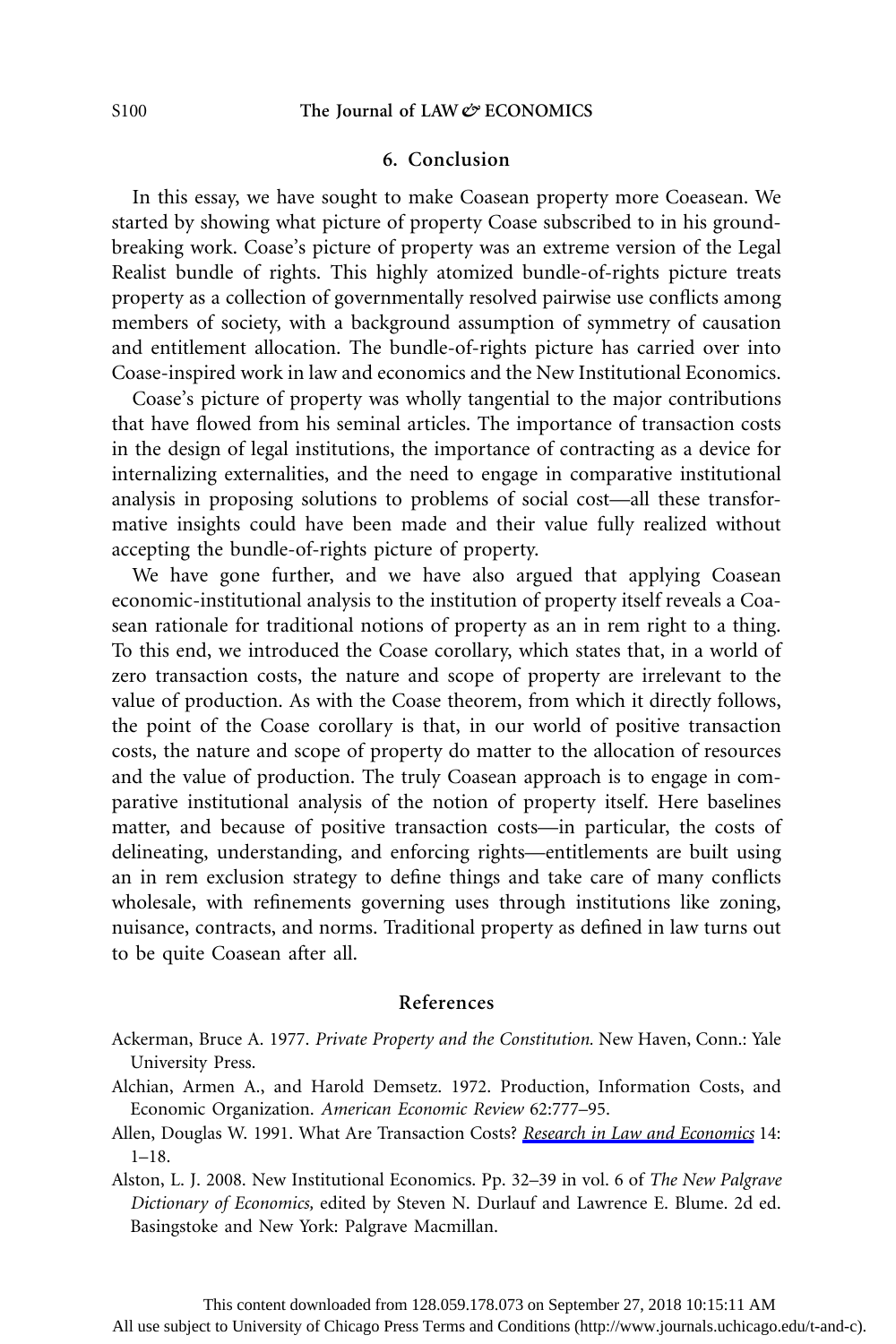- Arrun˜ada, Benito. 2003. Property Enforcement as Organized Consent. *[Journal of Law,](https://www.journals.uchicago.edu/action/showLinks?doi=10.1086%2F661946&crossref=10.1093%2Fjleo%2Fewg016&citationId=p_32) [Economics, and Organization](https://www.journals.uchicago.edu/action/showLinks?doi=10.1086%2F661946&crossref=10.1093%2Fjleo%2Fewg016&citationId=p_32)* 19:401–44.
- Barzel, Yoram. 1982. Measurement Cost and the Organization of Markets. *[Journal of Law](https://www.journals.uchicago.edu/action/showLinks?doi=10.1086%2F661946&system=10.1086%2F467005&citationId=p_33) [and Economics](https://www.journals.uchicago.edu/action/showLinks?doi=10.1086%2F661946&system=10.1086%2F467005&citationId=p_33)* 25:27–48.

———. 1997. *Economic Analysis of Property Rights.* 2d ed. Cambridge and New York: Cambridge University Press.

Bentham, Jeremy. 1945. *The Limits of Jurisprudence Defined,* edited by Charles Warren Everett. New York: Columbia University Press.

———. [1782] 1970. Idea of a Complete Law. Chapter 14 in *Of Laws in General,* edited by H. L. A. Hart. London: University of London, Athlone Press.

- Bertrand, Elodie. 2006. The Coasean Analysis of Lighthouse Financing: Myths and Realities. *[Cambridge Journal of Economics](https://www.journals.uchicago.edu/action/showLinks?doi=10.1086%2F661946&crossref=10.1093%2Fcje%2Fbei068&citationId=p_37)* 30:389–402.
- Blackstone, William. [1766] 1979. *Commentaries on the Laws of England.* Vol. 2. Chicago: University of Chicago Press.
- Bone, Robert G. 1986. Normative Theory and Legal Doctrine in American Nuisance Law: 1850 to 1920. *Southern California Law Review* 59:1101–1226.
- Burns, Robert P. 1985. Blackstone's Theory of the "Absolute" Rights of Property. *University of Cincinnati Law Review* 54:67–86.
- Calabresi, Guido. 1970. *The Costs of Accidents: A Legal and Economic Analysis.* New Haven, Conn.: Yale University Press.
- Calabresi, Guido, and Jon T. Hirschoff. 1972. Toward a Test for Strict Liability in Torts. *[Yale Law Journal](https://www.journals.uchicago.edu/action/showLinks?doi=10.1086%2F661946&crossref=10.2307%2F795220&citationId=p_42)* 81:1055–85.

Calabresi, Guido, and A. Douglas Melamed. 1972. Property Rules, Liability Rules, and Inalienability: One View of the Cathedral. *[Harvard Law Review](https://www.journals.uchicago.edu/action/showLinks?doi=10.1086%2F661946&crossref=10.2307%2F1340059&citationId=p_43)* 85:1089–1128.

- Cheung, Steven N. S. 1998. The Transaction Costs Paradigm. *[Economic Inquiry](https://www.journals.uchicago.edu/action/showLinks?doi=10.1086%2F661946&crossref=10.1111%2Fj.1465-7295.1998.tb01733.x&citationId=p_44)* 36:514–21.
- Claeys, Eric R. 2010. Jefferson Meets Coase: Land-Use Torts, Law and Economics, and Natural Property Rights. *Notre Dame Law Review* 85:1379–1446.
- Coase, R. H. 1937. The Nature of the Firm. *Economica,* n.s., 4:386–405.
- ———. 1959. The Federal Communications Commission. *[Journal of Law and Economics](https://www.journals.uchicago.edu/action/showLinks?doi=10.1086%2F661946&system=10.1086%2F466549&citationId=p_47)* 2:1–40.
- ———. 1960. The Problem of Social Cost. *[Journal of Law and Economics](https://www.journals.uchicago.edu/action/showLinks?doi=10.1086%2F661946&system=10.1086%2F466560&citationId=p_48)* 3:1–44.
- ———. 1974. The Lighthouse in Economics. *[Journal of Law and Economics](https://www.journals.uchicago.edu/action/showLinks?doi=10.1086%2F661946&system=10.1086%2F466796&citationId=p_49)* 17:357–76.
- ———. 1988. *The Firm, the Market, and the Law.* Chicago: University of Chicago Press.
- ———. 1998. Comment on Thomas W. Hazlett: Assigning Property Rights to Radio Spectrum Users: Why Did FCC License Auctions Take 67 Years? *[Journal of Law and](https://www.journals.uchicago.edu/action/showLinks?doi=10.1086%2F661946&system=10.1086%2F467403&citationId=p_51) [Economics](https://www.journals.uchicago.edu/action/showLinks?doi=10.1086%2F661946&system=10.1086%2F467403&citationId=p_51)* 41:577–80.
- Coase, Ronald, William H. Meckling, and Jora Minasian. 1995. Problems of Radio Frequency Allocation. RAND Unrestricted Draft No. DRU-1219-RC, 1995. Santa Monica, Calif.: RAND Corporation. [http://www.rand.org/pubs/drafts/2008/DRU1219.pdf.](http://www.rand.org/pubs/drafts/2008/DRU1219.pdf)
- Cohen, Felix S. 1935. Transcendental Nonsense and the Functional Approach. *[Columbia](https://www.journals.uchicago.edu/action/showLinks?doi=10.1086%2F661946&crossref=10.2307%2F1116300&citationId=p_53) [Law Review](https://www.journals.uchicago.edu/action/showLinks?doi=10.1086%2F661946&crossref=10.2307%2F1116300&citationId=p_53)* 35:809–49.
- Conard, Alfred F. 1942. Easement Novelties. *[California Law Review](https://www.journals.uchicago.edu/action/showLinks?doi=10.1086%2F661946&crossref=10.2307%2F3477522&citationId=p_54)* 30:125–50.

Cooter, Robert. 1982. The Cost of Coase. *[Journal of Legal Studies](https://www.journals.uchicago.edu/action/showLinks?doi=10.1086%2F661946&system=10.1086%2F467690&citationId=p_55)* 11:1–33.

- ———. 1985. Unity in Tort, Contract, and Property: The Model of Precaution. *[California](https://www.journals.uchicago.edu/action/showLinks?doi=10.1086%2F661946&crossref=10.2307%2F3480463&citationId=p_56) [Law Review](https://www.journals.uchicago.edu/action/showLinks?doi=10.1086%2F661946&crossref=10.2307%2F3480463&citationId=p_56)* 73:1–51.
- Cooter, Robert, and Thomas Ulen. 1988. *Law and Economics.* Glenview, Ill.: Scott Foresman.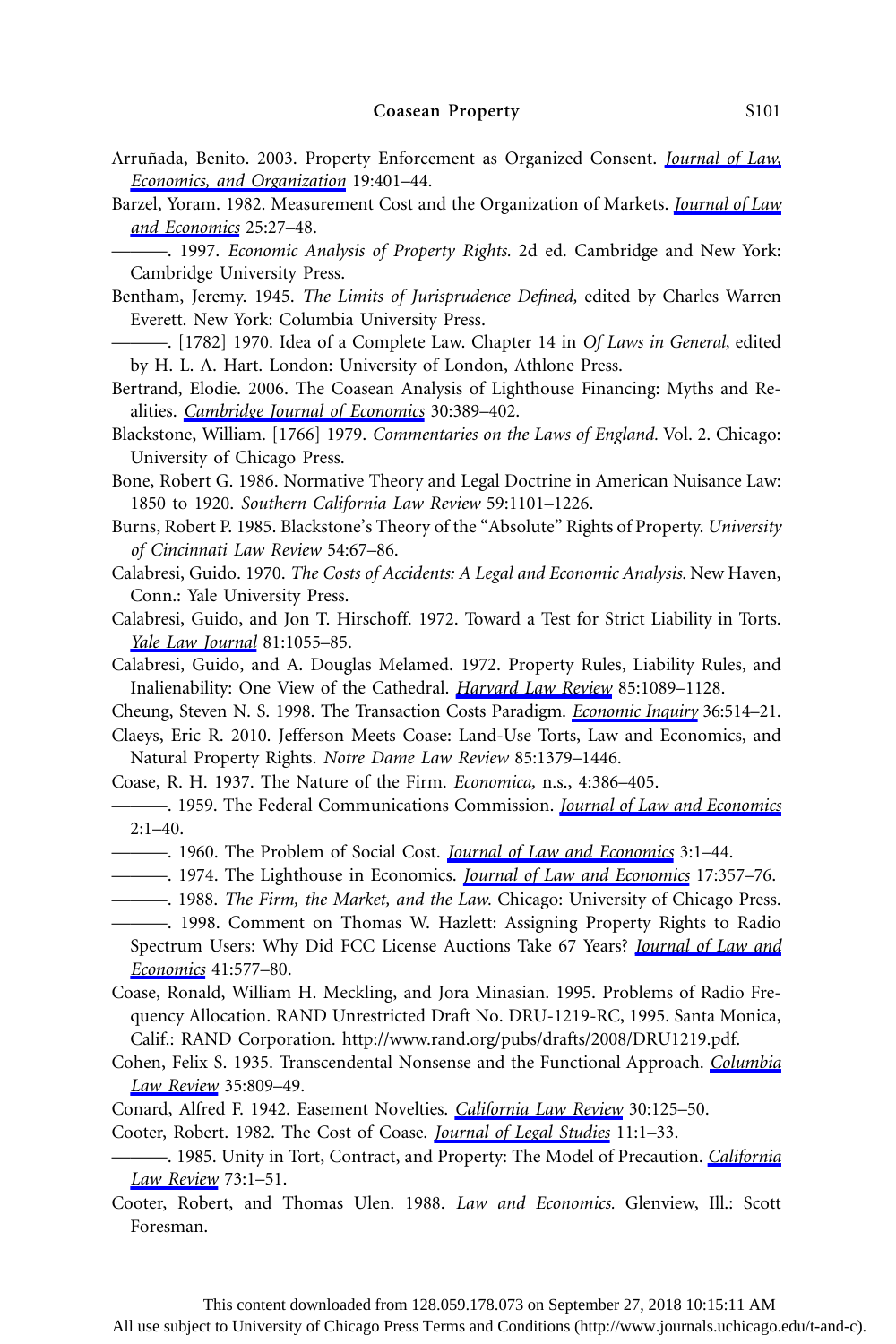- Corbin, Arthur Linton. 1922. Taxation of Seats on the Stock Exchange. *[Yale Law Journal](https://www.journals.uchicago.edu/action/showLinks?doi=10.1086%2F661946&crossref=10.2307%2F787889&citationId=p_58)* 31:429–31.
- Dahlman, Carl J. 1979. The Problem of Externality. *[Journal of Law and Economics](https://www.journals.uchicago.edu/action/showLinks?doi=10.1086%2F661946&system=10.1086%2F466936&citationId=p_59)* 22: 141–62.
- Demsetz, Harold. 1967. Toward a Theory of Property Rights. *American Economic Review* 57(2):347–59.
	- ———. 1972. When Does the Rule of Liability Matter? *[Journal of Legal Studies](https://www.journals.uchicago.edu/action/showLinks?doi=10.1086%2F661946&system=10.1086%2F467477&citationId=p_61)* 1:13–28.

Eggertsson, Thra´inn. 1990. *Economic Behavior and Institutions.* Cambridge and New York: Cambridge University Press.

- Ellickson, Robert C. 1973. Alternatives to Zoning: Covenants, Nuisance Rules, and Fines as Land Use Controls. *[University of Chicago Law Review](https://www.journals.uchicago.edu/action/showLinks?doi=10.1086%2F661946&crossref=10.2307%2F1599220&citationId=p_63)* 40:681–781.
	- ———. 1989. A Hypothesis of Wealth-Maximizing Norms: Evidence from the Whaling Industry. *Journal of Law, Economics, and Organization* 5:83–97.
- ———. 1991. *Order without Law: How Neighbors Settle Disputes*. Cambridge, Mass.: Harvard University Press.
- ———. 1993. Property in Land. *[Yale Law Journal](https://www.journals.uchicago.edu/action/showLinks?doi=10.1086%2F661946&crossref=10.2307%2F796972&citationId=p_66)* 102:1315–1400.

———. 2011. The Inevitable Trend toward Universally Recognized Signals of Property Claims: An Essay for Carol Rose. *William and Mary Bill of Rights Journal* 19:1015–32.

- Epstein, Richard A. 1979a. Nuisance Law: Corrective Justice and Its Utilitarian Constraints. *[Journal of Legal Studies](https://www.journals.uchicago.edu/action/showLinks?doi=10.1086%2F661946&system=10.1086%2F467602&citationId=p_68)* 8:49–102.
	- ———. 1979b. Possession as the Root of Title. *Georgia Law Review* 13:1221–43.
- ———. 1982. Notice and Freedom of Contract in the Law of Servitudes. *Southern California Law Review* 55:1353–68.
- Farber, Daniel A. 1988. Reassessing *Boomer:* Justice, Efficiency, and Nuisance Law. Pp. 7– 26 in *Property Law and Legal Education: Essays in Honor of John E. Cribbet,* edited by Peter Hay and Michael H. Hoeflich. Urbana: University of Illinois Press.
- ———. 1997. Parody Lost/Pragmatism Regained: The Ironic History of the Coase Theorem. *[Virginia Law Review](https://www.journals.uchicago.edu/action/showLinks?doi=10.1086%2F661946&crossref=10.2307%2F1073781&citationId=p_72)* 83:397–428.
- Fennell, Lee Anne. 2007. Property and Half-Torts. *[Yale Law Journal](https://www.journals.uchicago.edu/action/showLinks?doi=10.1086%2F661946&crossref=10.2307%2F20455765&citationId=p_73)* 116:1400–1471.
- Fischel, William A. 2007. The Law and Economics of Cedar-Apple Rust: State Action and Just Compensation in *Miller v. Shoene. [Review of Law and Economics](https://www.journals.uchicago.edu/action/showLinks?doi=10.1086%2F661946&crossref=10.2202%2F1555-5879.1096&citationId=p_74)* 3:133–95.
- Fried, Barbara H. 1998. *The Progressive Assault on Laissez Faire: Robert Hale and the First Law and Economics Movement.* Cambridge, Mass.: Harvard University Press.
- Gjerdingen, Donald H. 1983. The Coase Theorem and the Psychology of Common-Law Thought. *Southern California Law Review* 56:711–60.
- Grey, Thomas C. 1980. The Disintegration of Property. Pp. 69–85 in *NOMOS XXII: Property,* edited by J. Roland Pennock and John W. Chapman. New York: New York University Press.
- Hansmann, Henry, and Reinier Kraakman. 2000. The Essential Role of Organizational Law. *[Yale Law Journal](https://www.journals.uchicago.edu/action/showLinks?doi=10.1086%2F661946&crossref=10.2307%2F797521&citationId=p_78)* 110:387–440.
- ———. 2002. Property, Contract, and Verification: The *Numerus Clausus* Problem and the Divisibility of Rights. *[Journal of Legal Studies](https://www.journals.uchicago.edu/action/showLinks?doi=10.1086%2F661946&system=10.1086%2F344530&citationId=p_79)* 31:S373–S420.
- Hazlett, Thomas W., David Porter, and Vernon Smith. 2011. Radio Spectrum and the Disruptive Clarity of Ronald Coase. *[Journal of Law and Economics](https://www.journals.uchicago.edu/action/showLinks?doi=10.1086%2F661946&system-d=10.1086%2F662992&citationId=p_80)* 54:S125–S165.
- Heller, Michael. 2008. *The Gridlock Economy: How Too Much Ownership Wrecks Markets, Stops Innovation, and Costs Lives.* Philadelphia: Basic Books.
- Hohfeld, Wesley Newcomb. 1917. Fundamental Legal Conceptions as Applied in Judicial Reasoning. *[Yale Law Journal](https://www.journals.uchicago.edu/action/showLinks?doi=10.1086%2F661946&crossref=10.2307%2F786270&citationId=p_82)* 26:710–70.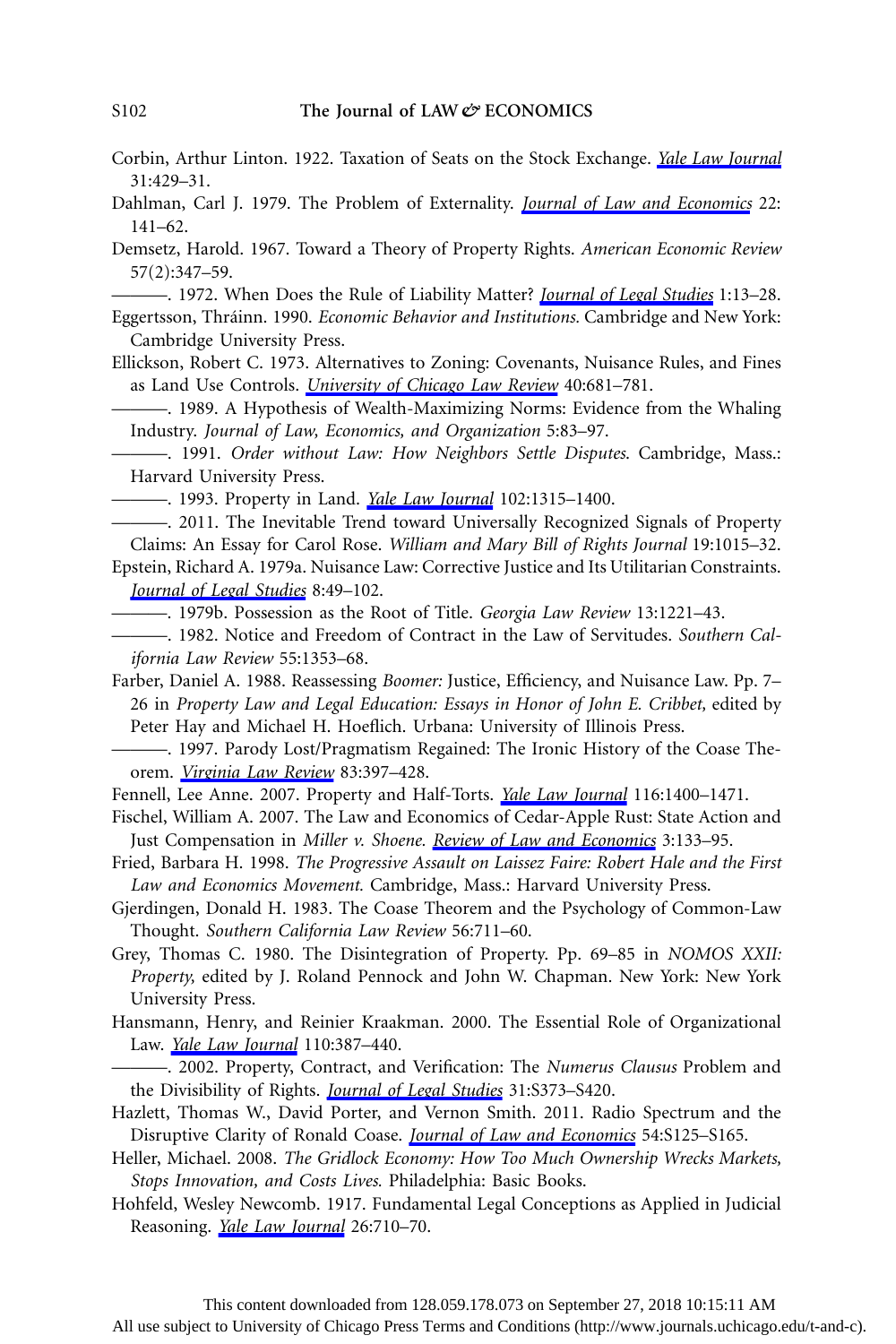- Holderness, Clifford G. 1985. A Legal Foundation for Exchange. *[Journal of Legal Studies](https://www.journals.uchicago.edu/action/showLinks?doi=10.1086%2F661946&system=10.1086%2F467775&citationId=p_83)* 14:321–43.
- *Journal of Legal Studies.* 2002. Supplement: The Evolution of Property Rights. 31:S331– S672.
- Kocourek, Albert. 1920. Rights In Rem. *[University of Pennsylvania Law Review](https://www.journals.uchicago.edu/action/showLinks?doi=10.1086%2F661946&crossref=10.2307%2F3694195&citationId=p_85)* 68:322–36.
- Komesar, Neil K. 1994. *Imperfect Alternatives: Choosing Institutions in Law, Economics, and Public Policy.* Chicago: University of Chicago Press.
- Libecap, Gary D., and Dean Lueck. 2011. Land Demarcation Systems. Pp. 257–95 in *Research Handbook on the Economics of Property Law,* edited by Kenneth Ayotte and Henry E. Smith. Cheltenham and Northampton, Mass.: Edward Elgar.
- McCloskey, Deirdre. 1998. The So-Called Coase Theorem. *Eastern Economic Journal* 24: 367–71.
- Merrill, Thomas W. 1985. Trespass, Nuisance, and the Costs of Determining Property Rights. *[Journal of Legal Studies](https://www.journals.uchicago.edu/action/showLinks?doi=10.1086%2F661946&system=10.1086%2F467764&citationId=p_89)* 14:13–48.

———. 1998. Property and the Right to Exclude. *Nebraska Law Review* 77:730–55.

- ———. 2009. Accession and Original Ownership. *[Journal of Legal Analysis](https://www.journals.uchicago.edu/action/showLinks?doi=10.1086%2F661946&crossref=10.1093%2Fjla%2F1.2.459&citationId=p_91)* 1:459–510.
- Merrill, Thomas W., and Henry E. Smith. 2000. Optimal Standardization in the Law of Property: The *Numerus Clausus* Principle. *[Yale Law Journal](https://www.journals.uchicago.edu/action/showLinks?doi=10.1086%2F661946&crossref=10.2307%2F797586&citationId=p_92)* 110:1–70.
	- ———. 2001a. The Property/Contract Interface. *[Columbia Law Review](https://www.journals.uchicago.edu/action/showLinks?doi=10.1086%2F661946&crossref=10.2307%2F1123685&citationId=p_93)* 101:773–852.
- ———. 2001b. What Happened to Property in Law and Economics? *[Yale Law Journal](https://www.journals.uchicago.edu/action/showLinks?doi=10.1086%2F661946&crossref=10.2307%2F797592&citationId=p_94)* 111:357–98.
- ———. 2007a. The Morality of Property. *William and Mary Law Review* 48:1849–95.
- ———. 2007b. *Property: Principles and Policies.* New York: Foundation Press.
- Michelman, Frank I. 2005. There Have to Be Four. *Maryland Law Review* 64:136–58.
- Minasian, Jora R. 1975. Property Rights in Radiation: An Alternative Approach to Radio Frequency Allocation. *[Journal of Law and Economics](https://www.journals.uchicago.edu/action/showLinks?doi=10.1086%2F661946&system=10.1086%2F466811&citationId=p_98)* 18:221–72.
- Penner, J. E. 1993. Nuisance and the Character of the Neighbourhood. *[Journal of Envi](https://www.journals.uchicago.edu/action/showLinks?doi=10.1086%2F661946&crossref=10.1093%2Fjel%2F5.1.1&citationId=p_99)[ronmental Law](https://www.journals.uchicago.edu/action/showLinks?doi=10.1086%2F661946&crossref=10.1093%2Fjel%2F5.1.1&citationId=p_99)* 5:1–29.
	- ———. 1997. *[The Idea of Property in Law.](https://www.journals.uchicago.edu/action/showLinks?doi=10.1086%2F661946&crossref=10.1093%2Facprof%3Aoso%2F9780198299264.001.0001&citationId=p_100)* Oxford: Clarendon Press.
- Polinsky, A. Mitchell. 1979. Controlling Externalities and Protecting Entitlements: Property Rights, Liability Rule, and Tax-Subsidy Approaches. *[Journal of Legal Studies](https://www.journals.uchicago.edu/action/showLinks?doi=10.1086%2F661946&system=10.1086%2F467601&citationId=p_101)* 8:1–48.
- ———. 1980. Resolving Nuisance Disputes: The Simple Economics of Injunctive and Damage Remedies. *[Stanford Law Review](https://www.journals.uchicago.edu/action/showLinks?doi=10.1086%2F661946&crossref=10.2307%2F1228549&citationId=p_102)* 32:1075–1112.
- Posner, Richard A. 1998. *Economic Analysis of Law.* 5th ed. New York: Aspen Law and Business.
- Radin, Max. 1938. A Restatement of Hohfeld. *[Harvard Law Review](https://www.journals.uchicago.edu/action/showLinks?doi=10.1086%2F661946&crossref=10.2307%2F1334102&citationId=p_104)* 51:1141–64.
- Rose, Carol M. 1991. Rethinking Environmental Controls: Management Strategies for Common Resources. *[Duke Law Journal](https://www.journals.uchicago.edu/action/showLinks?doi=10.1086%2F661946&crossref=10.2307%2F1372810&citationId=p_105)* 1991:1–38.
- ———. 1994. *Property and Persuasion: Essays on the History, Theory, and Rhetoric of Ownership.* Boulder: Westview Press.
- ———. 1997. The Shadow of *The Cathedral. [Yale Law Journal](https://www.journals.uchicago.edu/action/showLinks?doi=10.1086%2F661946&crossref=10.2307%2F797165&citationId=p_107)* 106:2175–2200.
- ———. 1998. Canons of Property Talk, or, Blackstone's Anxiety. *[Yale Law Journal](https://www.journals.uchicago.edu/action/showLinks?doi=10.1086%2F661946&crossref=10.2307%2F797498&citationId=p_108)* 108: 601–32.
- Schlag, Pierre. 1989. The Problem of Transaction Costs. *Southern California Law Review* 62:1661–1700.
- Schorr, David B. 2009. How Blackstone Became a Blackstonian. *[Theoretical Inquiries in](https://www.journals.uchicago.edu/action/showLinks?doi=10.1086%2F661946&crossref=10.1515%2F1565-3404.1011&citationId=p_110) [Law](https://www.journals.uchicago.edu/action/showLinks?doi=10.1086%2F661946&crossref=10.1515%2F1565-3404.1011&citationId=p_110)* 10:103–26.